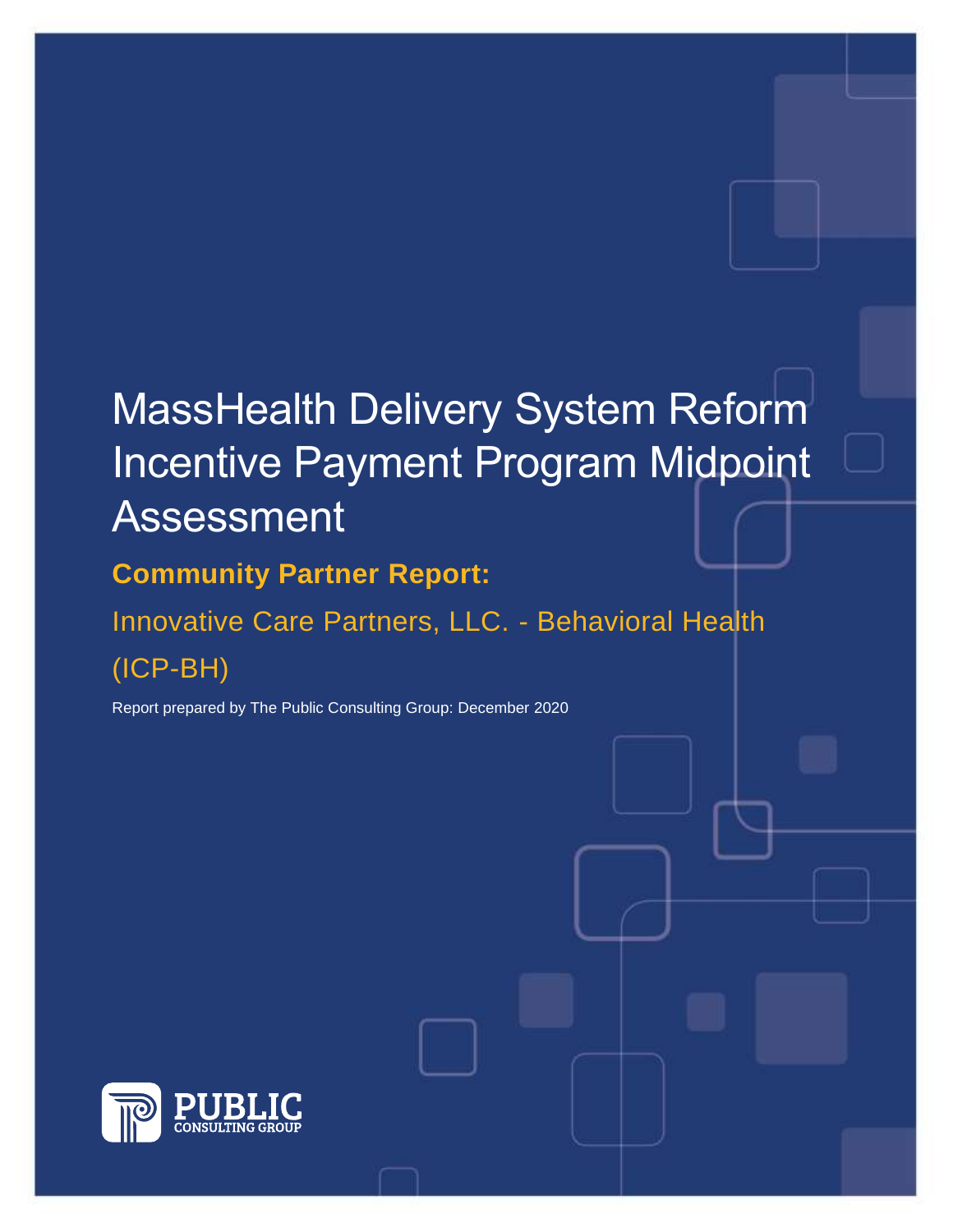## **TABLE OF CONTENTS**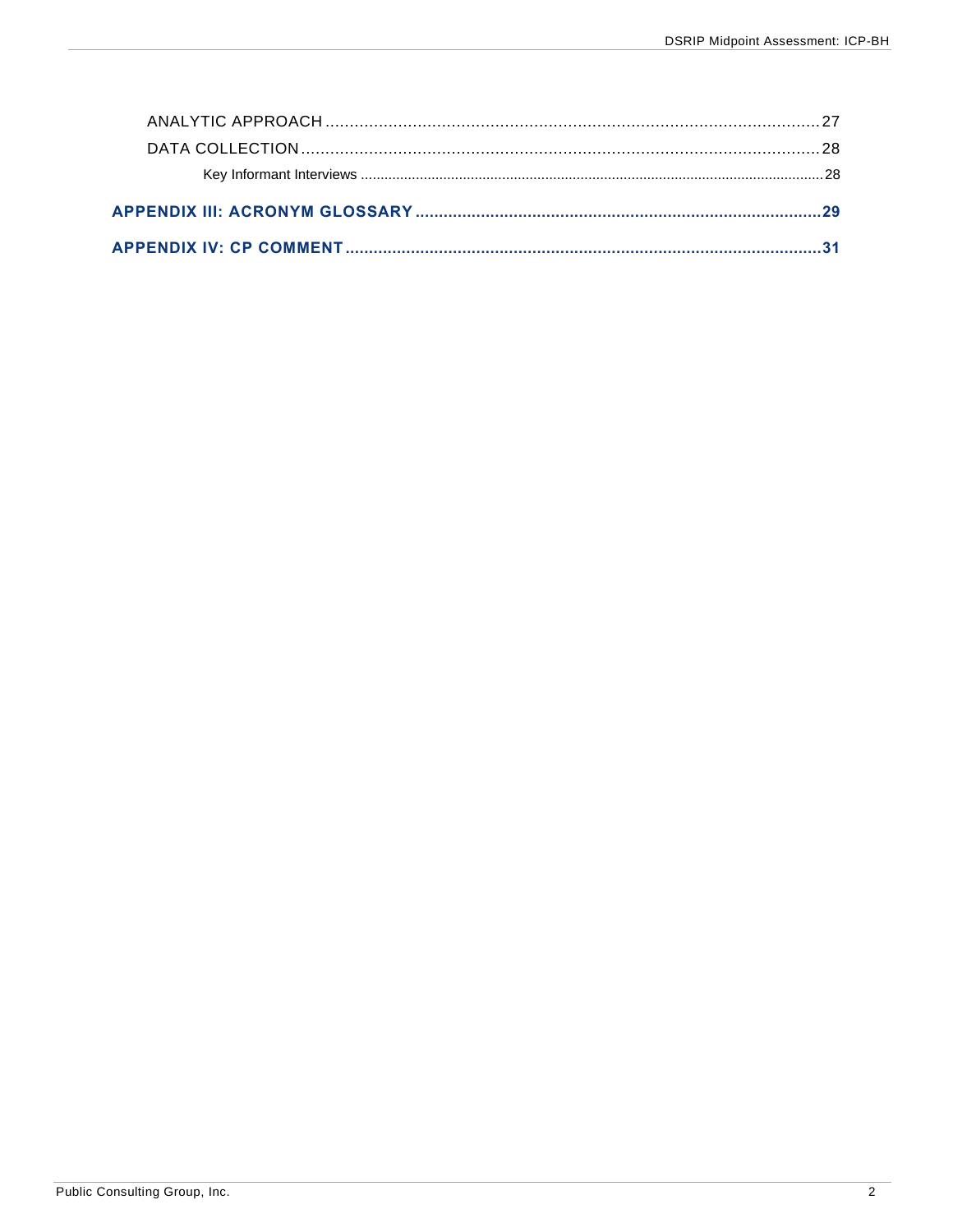#### <span id="page-3-0"></span>**DSRIP Midpoint Assessment Highlights & Key Findings** Innovative Care Partners, LLC (ICP-BH) A Behavioral Health Community Partner **SERVICE AREA Organization Overview** Innovative Care Partners, LLC (ICP-BH) is a consortium comprised of three organizations: Center for Human Development, Inc. (CHD), ServiceNet, Inc., and Gandara Mental Health Center, Inc. ICP-BH supports enrollees with complex BH needs and works with ACOs and MCOs to improve the care experience, continuity and quality of care through care coordination and care management activities. **POPULATIONS SERVED** CP-BH's primary service area is Western Massachusetts, a predominantly rural area, surrounding the urban center of 2,865 Springfield and smaller cities and towns. The target population is racially and ethnically diverse in the Springfield and Holyoke areas, including a significant number of non- or limited English-speaking<br>enrollees. ICP-BH serves MassHealth members age 21 and older **Members Enrolled** as of December 2019 diagnosed with serious mental illness and/or substance use disorder (SUD) with high service utilization, and members aged 18-20 with primary SUD. **IA FINDINGS FOCUS AREA** Organizational Structure and Engagement On Track On Track Limited Recommendations Integration of Systems and Processes Workforce Development On Track Health Information Technology and Exchange On Track Limited Recommendations On Track Limited Recommendations Care Model **Statewide Investment Utilization: IMPLEMENTATION HIGHLIGHTS** Student Loan Repayment  $\circ$ • ICP developed engagement and quality metric dashboards to track Program, 2 Care Coordinators, 1 LPN/RN and improve performance. ICP grants ACO/MCO partners ruleparticipating based access to dashboards. o Special Projects Program ICP implemented a care transition team to provide medication o Community Mental Health reconciliation and follow-up activities for members after emergency Center Behavioral Health Recruitment Fund, department visits and acute or post-acute stays. 1 slot awarded ICP established processes to audit member information in their o Certified Peer Specialist Trainings electronic health record to improve the accuracy of care plans and facilitate more effective primary care provider review. o Community Health Worker Trainings ICP contracted with a vendor to receive integrated electronic o Technical Assistance notifications within their electronic health record A complete description of the sources can be found on the reverse/following page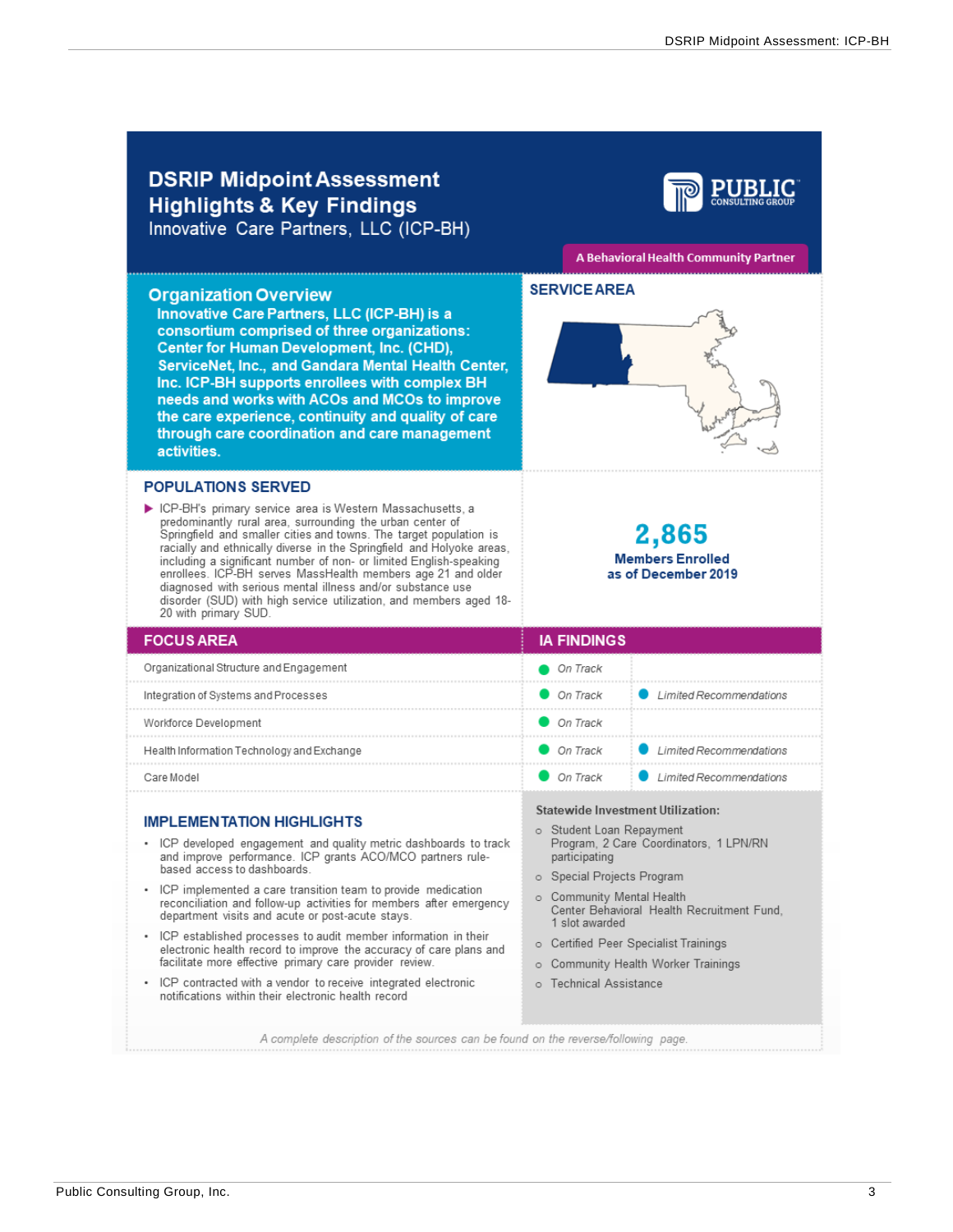## <span id="page-4-0"></span>**LIST OF SOURCES FOR INFOGRAPHIC**

| <b>Organization Overview</b>     | A description of the organization as a whole, not limited to the<br>Community Partner role.                 |
|----------------------------------|-------------------------------------------------------------------------------------------------------------|
| Service area maps                | Shaded area represents service area based on zip codes;<br>data file provided by MassHealth.                |
| Members Enrolled                 | Community Partner Enrollment Snapshot (12/13/2019)                                                          |
| <b>Population Served</b>         | Paraphrased from the CPs Full Participation Plan.                                                           |
| <b>Implementation Highlights</b> | Paraphrased from the required annual and semi-annual<br>progress reports submitted by the CP to MassHealth. |
| Statewide Investment Utilization | Information contained in reports provided by MassHealth to<br>the IA                                        |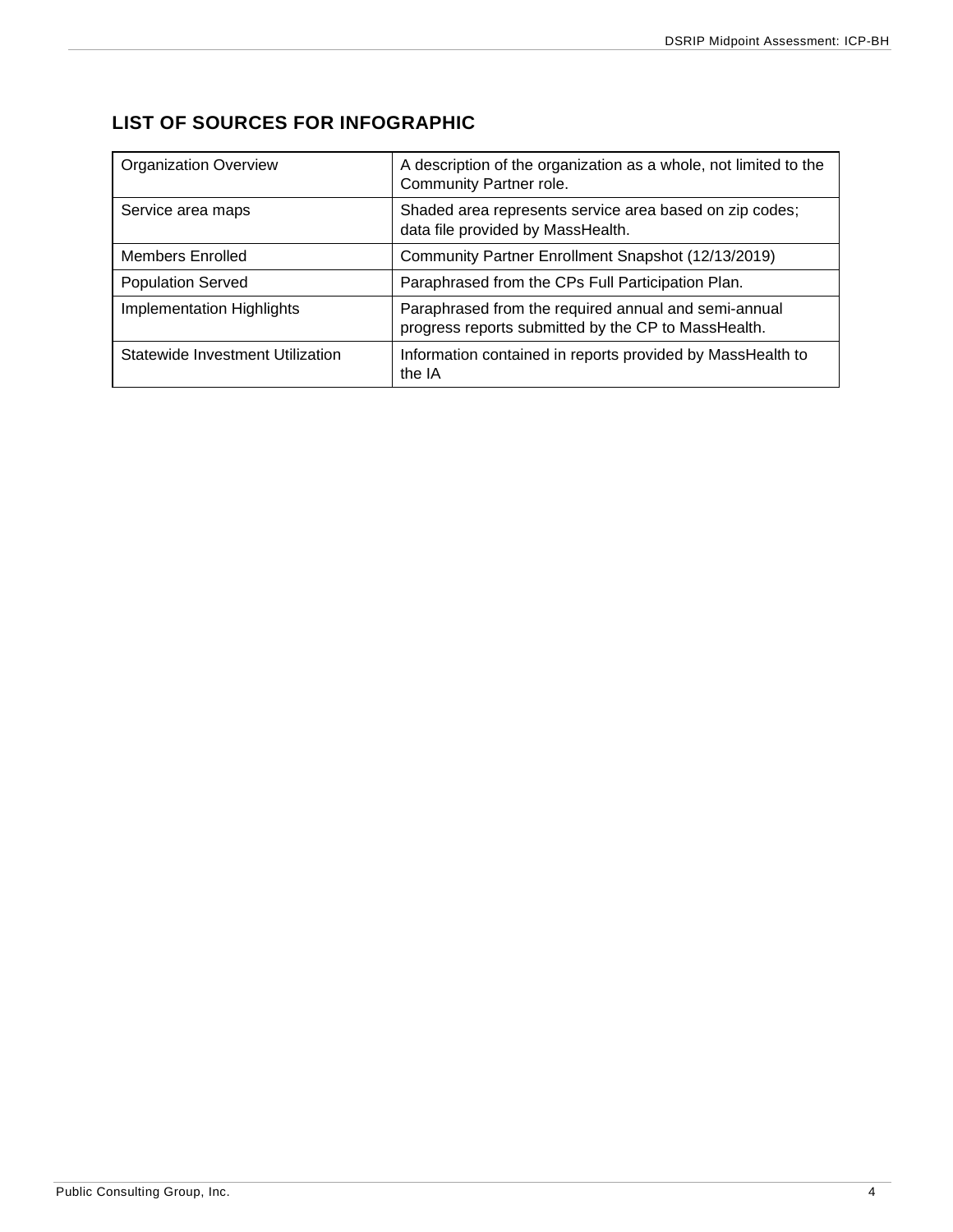## <span id="page-5-0"></span>**INTRODUCTION**

Centers for Medicare and Medicaid Services' (CMS') requirements for the MassHealth Section 1115 Demonstration specify that an independent assessment of progress of the Delivery System Reform Incentive Payment (DSRIP) Program must be conducted at the Demonstration midpoint. In satisfaction of this requirement, MassHealth has contracted with the Public Consulting Group to serve as the Independent Assessor (IA) and conduct the Midpoint Assessment (MPA). The IA used participation plans, annual and semi-annual reports, and key informant interviews (KIIs) to assess progress of Community Partners (CPs) towards the goals of DSRIP during the time period covered by the MPA, July 1, 2017 through December 31, 2019. Note that the CP program was implemented July 18, 2018.

Progress was defined by the CP actions listed in the detailed MassHealth DSRIP Logic Model (Appendix I), organized into a framework of five focus areas which are outlined below. This model was developed by MassHealth and the Independent Evaluator<sup>1</sup> (IE) to tie together the implementation steps and the shortand long-term outcomes and goals of the program. It was summarized into a high-level logic model which is described in the CMS approved Massachusetts 1115 MassHealth Demonstration Evaluation Design document [\(https://www.mass.gov/doc/ma-independent-evaluation-design-1-31-19-0/download\)](https://www.mass.gov/doc/ma-independent-evaluation-design-1-31-19-0/download).

The question addressed by this assessment is:

*To what extent has the CP taken organizational level actions, across five areas of focus, to transform care delivery under an accountable and integrated care model?*

This report provides the results of the IA's assessment of the CP that is the subject of this report. The CP should carefully consider the recommendations provided by the IA, and MassHealth will encourage the CP to take steps to implement the recommendations, where appropriate. Any action taken in response to the recommendations must comply with contractual requirements and programmatic guidance.

### <span id="page-5-1"></span>**MPA FRAMEWORK**

The MPA findings cover five "focus areas" or aspects of health system transformation. These were derived from the DSRIP logic model (Appendix I) by grouping organizational level actions referenced in the logic model into the following domains:

- 1. Organizational Structure and Engagement
- 2. Integration of Systems and Processes
- 3. Workforce Development
- 4. Health Information Technology and Exchange
- 5. Care Model

Table 1 shows the CP actions that correspond to each focus area. The CP actions are broad enough to be accomplished in a variety of ways by different organizations, and the scope of the IA is to assess progress, not to determine the best approach for a CP to take.

The focus area framework was used to assess each entity's progress. A rating of "On track" indicates that the CP has made appropriate progress in accomplishing the indicators for the focus area. Where gaps in progress were identified, the entity was rated "On track with limited recommendations" or, in the case of

 $1$  The Independent Evaluator (IE) – a distinct role separate from the Independent Assessor - is responsible for evaluating the outcomes of the Demonstration.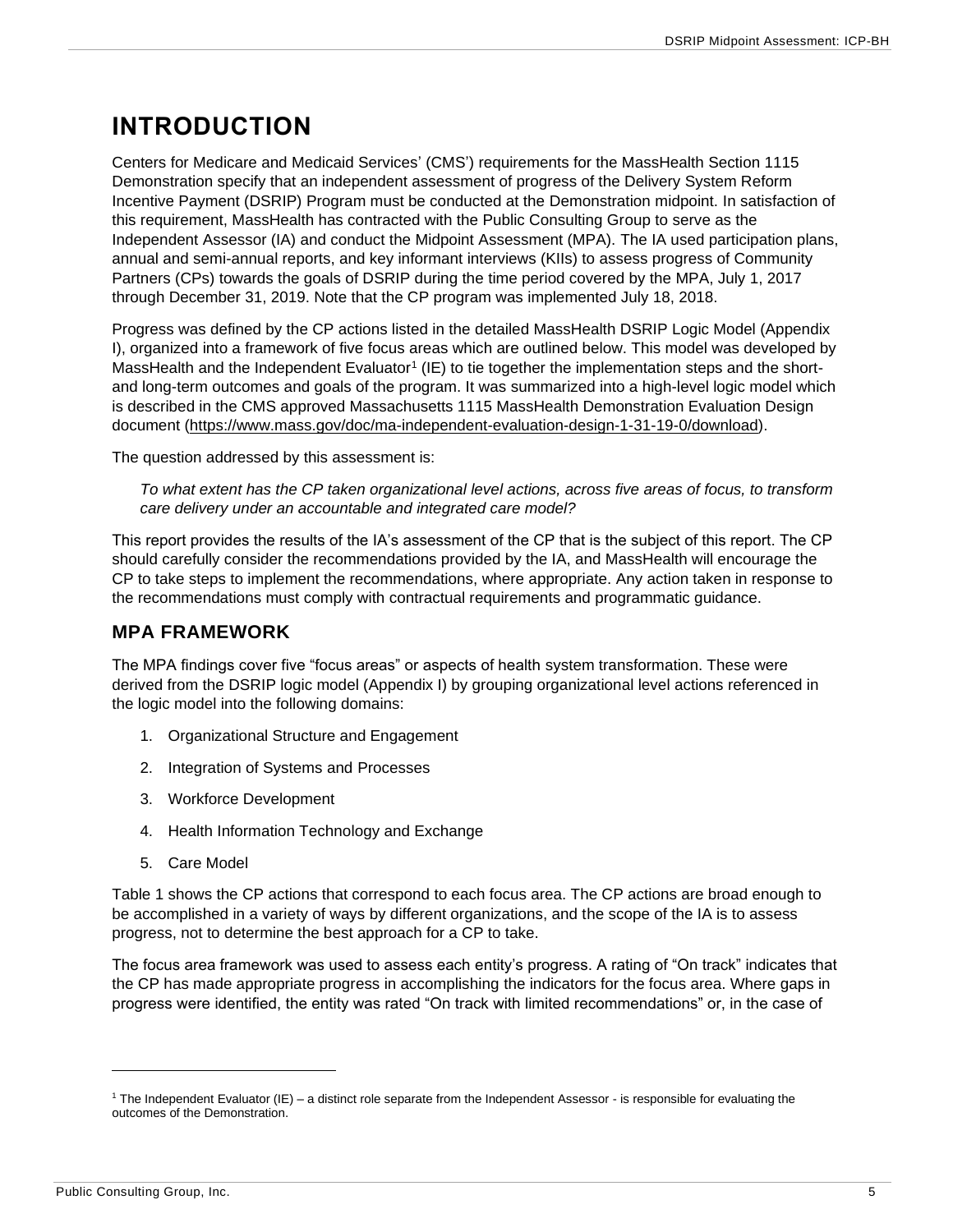more substantial gaps, "Opportunity for improvement." See Methodology section for an explanation of the threshold setting process for the ratings.

| <b>Focus Area</b>                                                     | <b>CP Actions</b>                                                                                                                                                                                                                                                                                                                                                                                                                                                                                                                 |
|-----------------------------------------------------------------------|-----------------------------------------------------------------------------------------------------------------------------------------------------------------------------------------------------------------------------------------------------------------------------------------------------------------------------------------------------------------------------------------------------------------------------------------------------------------------------------------------------------------------------------|
| <b>Organizational</b><br><b>Structure and</b><br><b>Governance</b>    | CPs established with specific governance, scope, scale, & leadership<br>CPs engage constituent entities in delivery system change                                                                                                                                                                                                                                                                                                                                                                                                 |
| <b>Integration of</b><br><b>Systems and</b><br><b>Processes</b>       | CPs establish structures and processes to promote improved<br>$\bullet$<br>administrative coordination between organizations (e.g. enrollee<br>assignment, engagement, and outreach)<br>CPs establish structures and processes to promote improved clinical<br>$\bullet$<br>integration across organizations (e.g. administration of care<br>management/coordination, recommendation for services)<br>CPs establish structures and processes for joint management of<br>$\bullet$<br>performance and quality, and problem solving |
| <b>Workforce</b><br><b>Development</b>                                | CPs recruit, train, and/or re-train staff by leveraging Statewide Investments<br>$\bullet$<br>(SWIs) and other supports                                                                                                                                                                                                                                                                                                                                                                                                           |
| <b>Health Information</b><br><b>Technology and</b><br><b>Exchange</b> | CPs develop health information technology and exchange (HIT/HIE)<br>$\bullet$<br>infrastructure and interoperability to support provision of care coordination<br>supports (e.g. reporting, data analytics) and data exchange within the CP,<br>and externally (e.g. Accountable Care Organizations (ACOs), Managed<br>Care Organizations (MCOs); behavioral health (BH), long term services<br>and supports (LTSS), and specialty providers; social service delivery<br>entities)                                                |
| <b>Care Model</b>                                                     | CPs develop systems and structures to coordinate services across the<br>$\bullet$<br>care continuum (i.e. medical, BH, LTSS, and social services), that align<br>(i.e. are complementary) with services provided by other state agencies<br>(e.g., Department of Mental Health (DMH))                                                                                                                                                                                                                                             |

Table 1: Framework for Organizational Assessment of CPs

### <span id="page-6-0"></span>**METHODOLOGY**

The IA employed a qualitative approach to assess CP progress towards DSRIP goals, drawing on a variety of data sources to assess organizational performance in each focus area. The IA performed a desk review of participants' submitted reports and of MassHealth supplementary data, covering the period of July 1, 2017 through December 31, 2019. Note that the CP program was implemented July 18, 2018. These included Full Participation Plans, annual and semi-annual reports, budgets, and budget narratives. A supplementary source was the transcripts of KIIs of CP leaders conducted jointly by the IA and the IE.

The need for a realistic threshold of expected progress, in the absence of any pre-established benchmark, led the IA to use a semi-empirical approach to define the state that should be considered "On track." As such, the IA's approach was to first investigate the progress of the full CP cohort in order to calibrate expectations and define thresholds for assessment.

Guided by the focus areas, the IA performed a preliminary review of Full Participation Plans and annual and semi-annual reports. This horizontal review identified a broad range of activities and capabilities that fell within the focus areas, yielding specific operational examples of how CPs can accomplish the logic model actions for each focus area. Once an inclusive list of specific items was compiled, the IA considered the prevalence of each item and its relevance to the focus area. A descriptive definition of On track performance for each focus area was developed from the items that had been adopted by a plurality of entities. Items that had been accomplished by only a small number of CPs were considered to be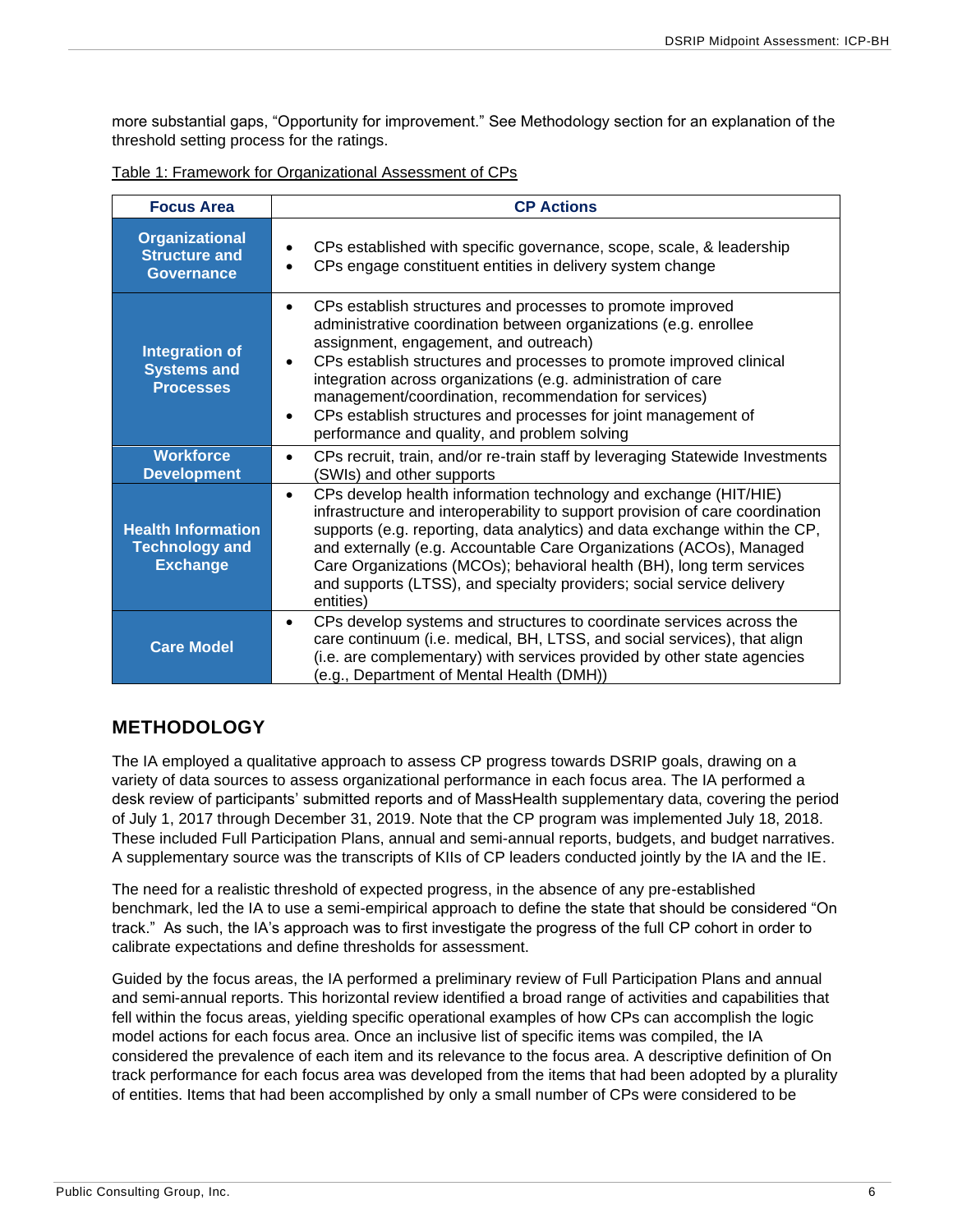promising practices, not expectations at midpoint. This calibrated the threshold for expected progress to the actual performance of the CP cohort as a whole.

Qualitative coding of documents was used to aggregate the data for each CP by focus area, and then coded excerpts were reviewed to assess whether and how each CP had met the defined threshold for each focus area. The assessment was holistic and did not require that entities meet every item listed for a focus area. A finding of On track was made where the available evidence demonstrated that the entity had accomplished all or nearly all of the expected items, and no need for remediation was identified. When evidence from coded documents was lacking for a specific action, additional information was sought through a keyword search of KII transcripts. Prior to finalizing the findings for an entity, the team convened to confirm that thresholds had been applied consistently and that the reasoning was clearly articulated and documented.

See Appendix II for a more detailed description of the methodology.

### <span id="page-7-0"></span>**CP BACKGROUND<sup>2</sup>**

Innovative Care Partners, LLC (ICP-BH) is a behavioral health (BH) CP.

ICP is a consortium comprised of three organizations: Center for Human Development, Inc. (CHD), ServiceNet, Inc., and Gandara Mental Health Center, Inc. The consortium serves as a BH CP and a LTSS CP with separate staff for each member population. ICP-BH supports enrollees with complex BH needs and works with ACOs and MCOs to improve the care experience, continuity, and quality of care through care coordination and care management activities. ICP-BH serves MassHealth members age 21 and older who have serious mental illness and/or substance use disorder (SUDs) with high service utilization and members aged 18-20 with a primary SUD diagnosis.

ICP-BH's primary service area is Western Massachusetts, which includes the cities/towns of Adams, Greenfield, Holyoke, Northampton, Pittsfield, Springfield, and Westfield. Although Western Massachusetts is predominantly rural, Springfield has urban areas. ICP's member population is racially and ethnically diverse in the Springfield and Holyoke areas, including a significant number of enrollees who are best served in a language other than English. ICP works with members receiving BH services from any of the consortium entities (CEs) above, those enrolled in outpatient clinics, homeless outreach programs, and those who receive services from Adult Community Clinical Services (ACCS) within the Department of Mental Health (DMH).

As of December 2019, 2,865 members were enrolled with ICP-BH<sup>3</sup>.

## <span id="page-7-1"></span>**SUMMARY OF FINDINGS**

The IA finds that ICP-BH is On track or On track with limited recommendations in five of five focus areas.

| <b>Focus Area</b>                          | <b>IA Findings</b>                    |
|--------------------------------------------|---------------------------------------|
| Organizational Structure and Engagement    | On track                              |
| Integration of Systems and Processes       | On track with limited recommendations |
| <b>Workforce Development</b>               | On track                              |
| Health Information Technology and Exchange | On track with limited recommendations |
| Care Model                                 | On track with limited recommendations |

<sup>&</sup>lt;sup>2</sup> Background information is summarized from the organizations Full Participation Plan.

<sup>3</sup> Community Partner Enrollment Snapshot (12/13/2019).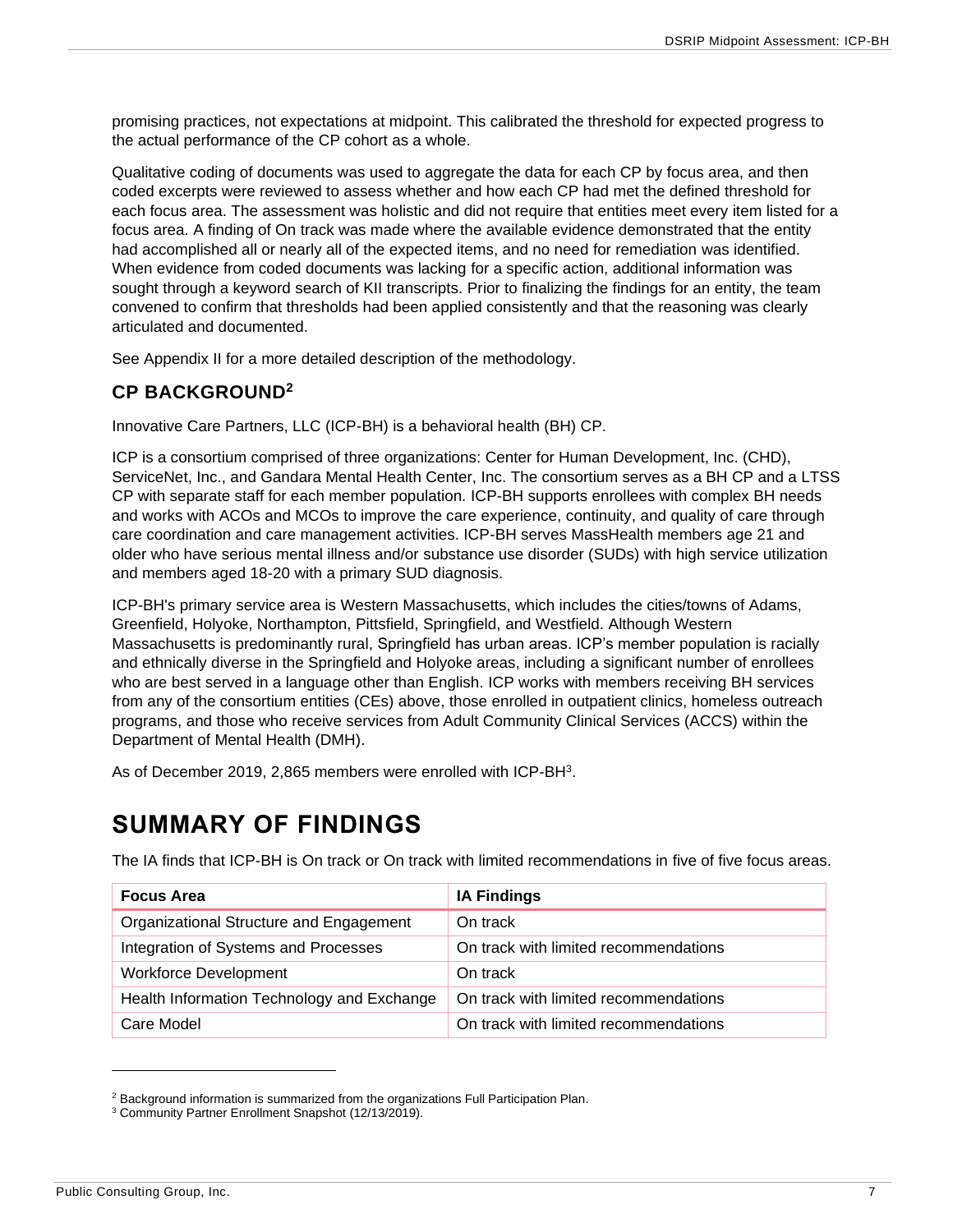## <span id="page-8-0"></span>**FOCUS AREA LEVEL PROGRESS**

The following section outlines the CP's progress across the five focus areas. Each section begins with a description of the established CP actions associated with an On track assessment. This description is followed by a detailed summary of the CP's results across all indicators associated with the focus area. This discussion includes specific examples of progress against the CP's participation plan as well as achievements and or promising practices, and recommendations where applicable. The CP should carefully consider the recommendations provided by the IA, and MassHealth will encourage CPs to take steps to implement the recommendations, where appropriate. Any action taken in response to the recommendations must be taken in accordance with program guidance and contractual requirements.

### <span id="page-8-1"></span>**1. ORGANIZATIONAL STRUCTURE AND ENGAGEMENT**

### <span id="page-8-2"></span>*On Track Description*

Characteristics of CPs considered On track:

#### ✓ **Executive Board**

- has a well-established executive board which regularly holds meetings with administrative and clinical leadership to discuss operations and strategies to improve efficiencies; and
- is led by governing bodies that interface with Affiliated Partners (APs) through regularly scheduled channels (at least quarterly).<sup>4</sup>
- ✓ **Consumer Advisory Board (CAB)**
	- has successfully recruited members for participation in the CAB, through outreach efforts which are informed by the community profile.
- ✓ **Quality Management Committee (QMC)**
	- has undertaken at least one Quality Improvement (QI) initiative based on collected data and maintains a quality management reporting structure to review outcomes and progress on their QI initiative.

### <span id="page-8-3"></span>*Results*

The IA finds that ICP-BH is **On track with no recommendations** in the Organizational Structure and Engagement focus area.

#### **Executive Board**

ICP-BH and ICP-LTSS share a Governing Board that includes the chief executive officers (CEOs) of the three CEs: Center for Human Development, Inc. (CHD), ServiceNet, Inc., and Gandara Mental Health Center, Inc. CHD's CEO serves as ICP President and Board Chair. CHD is the lead entity in the consortium, and it provides centralized administrative functions and care coordination services, pursuant to the ICP-BH CP Contract. The ICP Governing Board meets at least quarterly.

#### **Consumer Advisory Board**

<sup>4</sup> Some CPs enter into agreements with Affiliated Partners: organizations or entities that operate jointly under a formal written management agreement with the CP to provide member supports.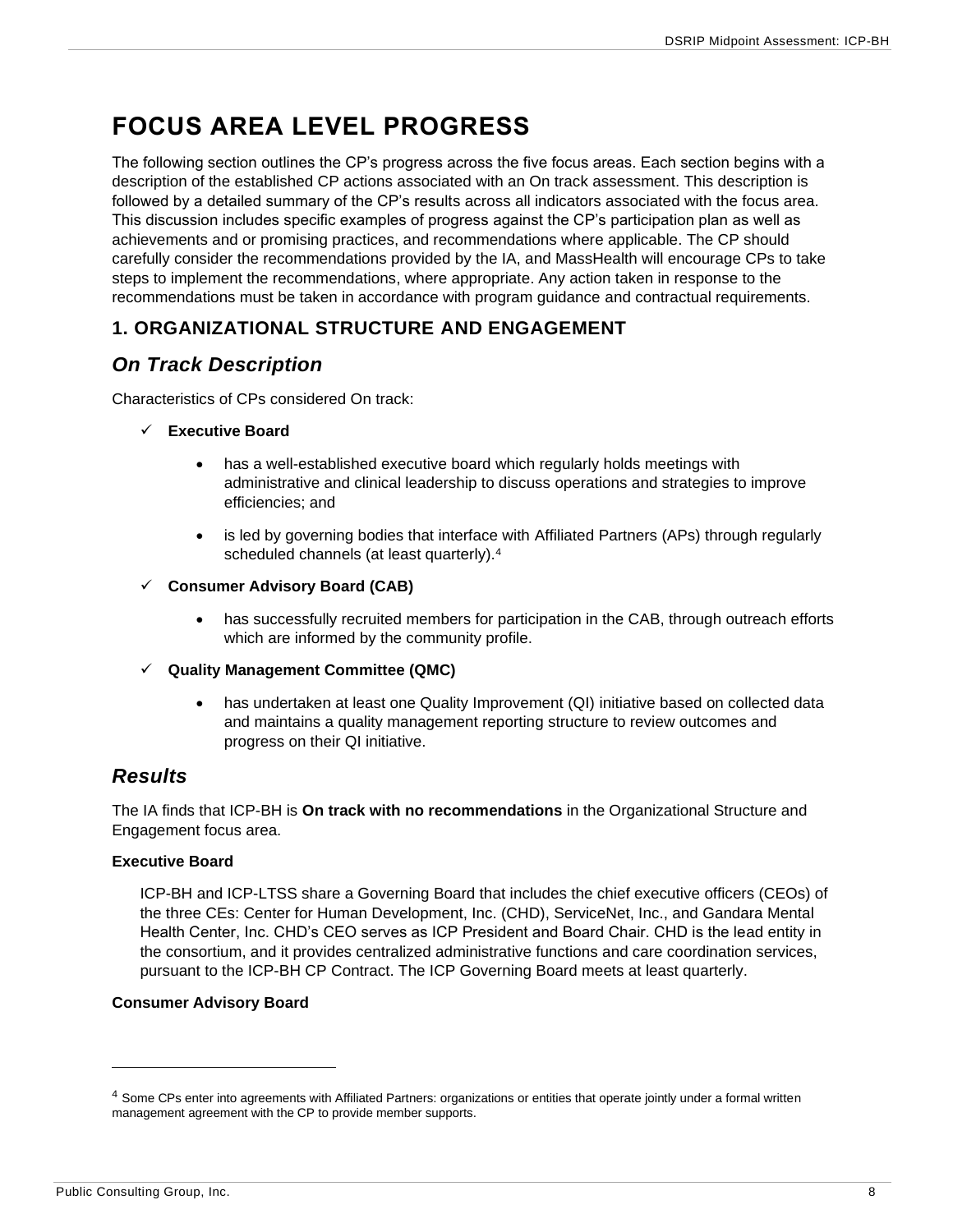ICP struggled to recruit CAB members. ICP held four CAB meetings in 2019, each with very low participation. At the March meeting, two members attended; at the June meeting, three members attended. To increase participation, ICP directed care coordinators to publicize the CAB to their members and increased compensation for attending from \$10 gift cards to \$25 gift cards. In addition, ICP began using structured agendas at CAB meetings in response to member feedback.

#### **Quality Management Committee**

At the beginning of the program, the ICP Governing Board developed a Performance and Quality Improvement (PQI) plan and hired a full-time Quality Director to lead QI efforts for the CP program through a QMC. The QMC meets quarterly with the following members: ICP Quality Director and VP, representatives from ICP CEs, the CHD Medical Director, an ACO representative, and a member. The PQI plan guides QMC activities with directives about the structure, tools, and timelines for measuring and monitoring progress towards goals, performance metrics, and contract requirements. The PQI plan addresses quality measures included in the contract, as well as other program processes and outcome measures specific to ICP. The QMC reviews data from the CP's electronic health record (EHR), event notification system (ENS) alerts, member experience surveys, and ACO/MCO surveys. At the beginning of the contract period, ICP contracted with a data analytics vendor to develop dashboards for reporting operational and quality metric activities. ICP's comprehensive dashboards allow the QMC and program leadership to summarize engagement and quality metrics and analyze trends related to per member per month claims. ICP's data analytics vendor provides performance data to CEs monthly and to the QMC and Governing Board on a quarterly basis.

ICP conducted at least two QI initiatives per year. In 2019, ICP's QMC implemented several Technical Assistance (TA) projects through the Statewide Investments program (SWI) with approved vendors and oversaw staff hiring, training on quality metrics, program audits to ensure Qualifying Activities<sup>5</sup> were completed in a timely manner, and the streamlining of staff workflows to improve the accuracy of member information sent to ACO/MCO partners.

#### <span id="page-9-0"></span>*Recommendations*

The IA has no recommendations for the Organizational Structure and Engagement focus area.

Promising practices that CPs have found useful in this area include:

- ✓ **Executive Board**
	- holding monthly meetings between CP leadership and all Affiliated Partners (APs) and Consortium Entities (CEs);
	- conducting one-on-one quarterly site visits with APs and CEs;
	- holding weekly conferences with frontline staff to encourage interdisciplinary collaboration;
	- identifying barriers to and facilitators of success during regular meetings between management and frontline staff and then reporting findings to the CP Executive Board and the Accountable Care Organization's (ACO's) <sup>6</sup> Joint Operating Committee;

<sup>5</sup> Qualifying Activities are activities performed by the Contractor on behalf of or with an Assigned or Engaged Enrollee. Examples include outreach, care coordination, follow up after discharge, and health and wellness coaching.

<sup>&</sup>lt;sup>6</sup> For the purpose of this report, the term ACO refers to all ACO health plan options: Accountable Care Partnership Plans, Primary Care ACO plans, and the Managed Care Administered ACO plan.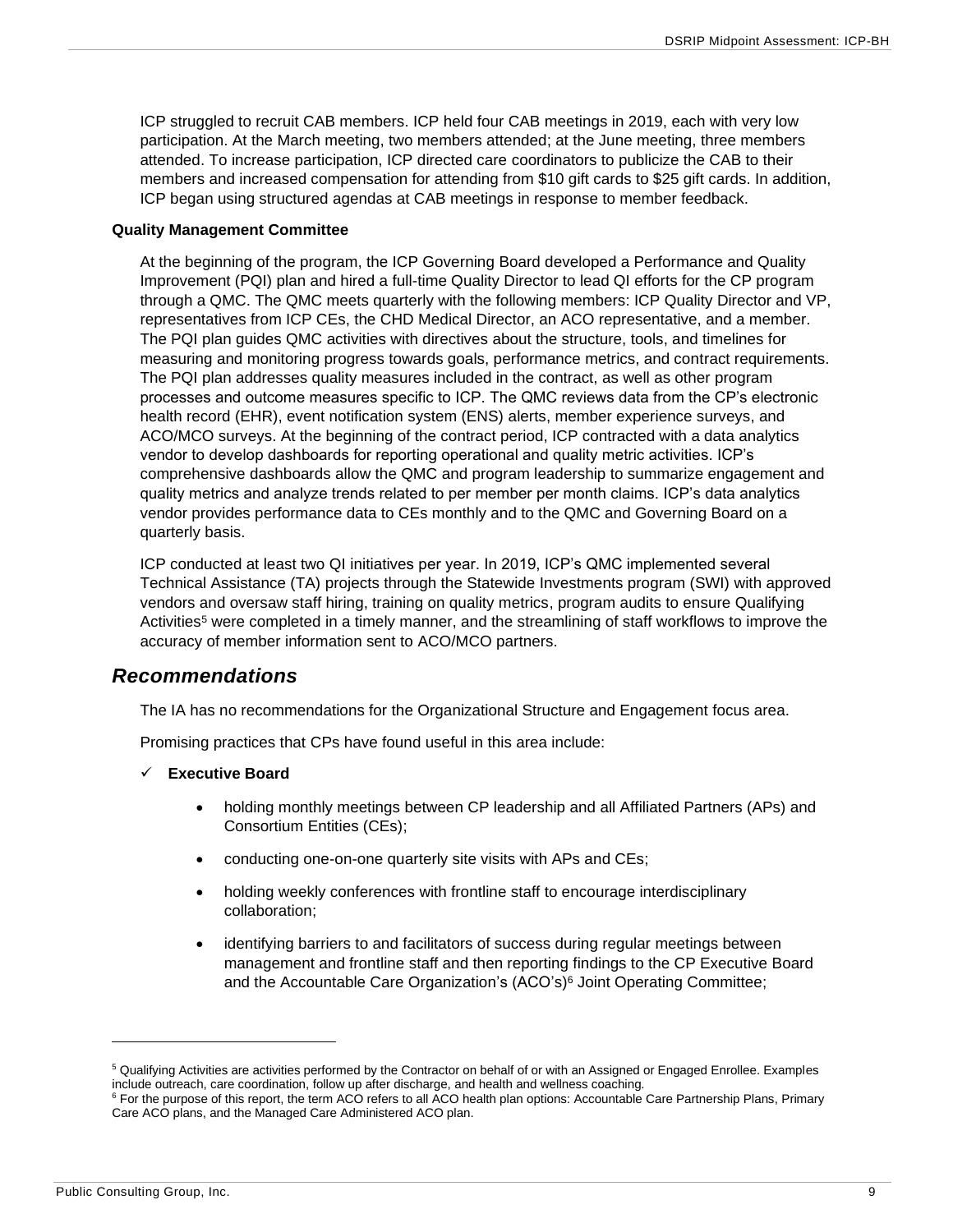- establishing subcommittees or workgroups in key areas such as IT and Outreach that meet more frequently than the Executive Board to advance the Board's objectives; and
- staffing central administrative positions that provide oversight of all CP partner organizations to ensure all organizations work as unified entities that provide consistent supports to members.

#### ✓ **Consumer Advisory Board**

- seeking proven best practices for member recruitment and meeting structure from experienced organizations in the service area(s) that have successfully run their own consumer/patient advisory groups;
- adapting meeting schedules to accommodate the needs of members. For example, scheduling meetings at times feasible for members who are queuing at homeless shelters in the afternoon;
- hosting meetings in centrally located community spaces that are easy to get to and familiar to members;
- adapting in-person participation requirements to allow participation by phone and providing quiet space and phone access at locations convenient for members;
- limiting CP staff presence at CAB meetings to a small number of consistent individuals, so that members are the majority in attendance and become familiar with the staff;
- sending reminders to members in multiple formats prior to each meeting to increase attendance, including reminder letters and phone calls;
- incentivizing participation by paying members for their time, most often through relevant and useful gift cards;
- incentivizing participation by providing food at meetings; and
- presenting performance data and updates to CAB members to show how their input is driving changes in the organization.

#### ✓ **Quality Management Committee**

- establishing robust reporting capabilities enabling the circulation of at least monthly performance reports on key quality measures;
- scheduling regular presentations about best practices related to quality metrics;
- adopting a purposeful organizational QI strategy such as Lean Six Sigma or PDSA cycles;
- integrating data from multiple sources, such as care management platforms, claims data, and EHRs, into a dashboard that continuously monitors performance data; and
- ensuring that management or executive level staff roles explicitly include oversight of performance data analysis, identification of performance gaps, and reporting gaps as potential QI initiatives through the appropriate channels.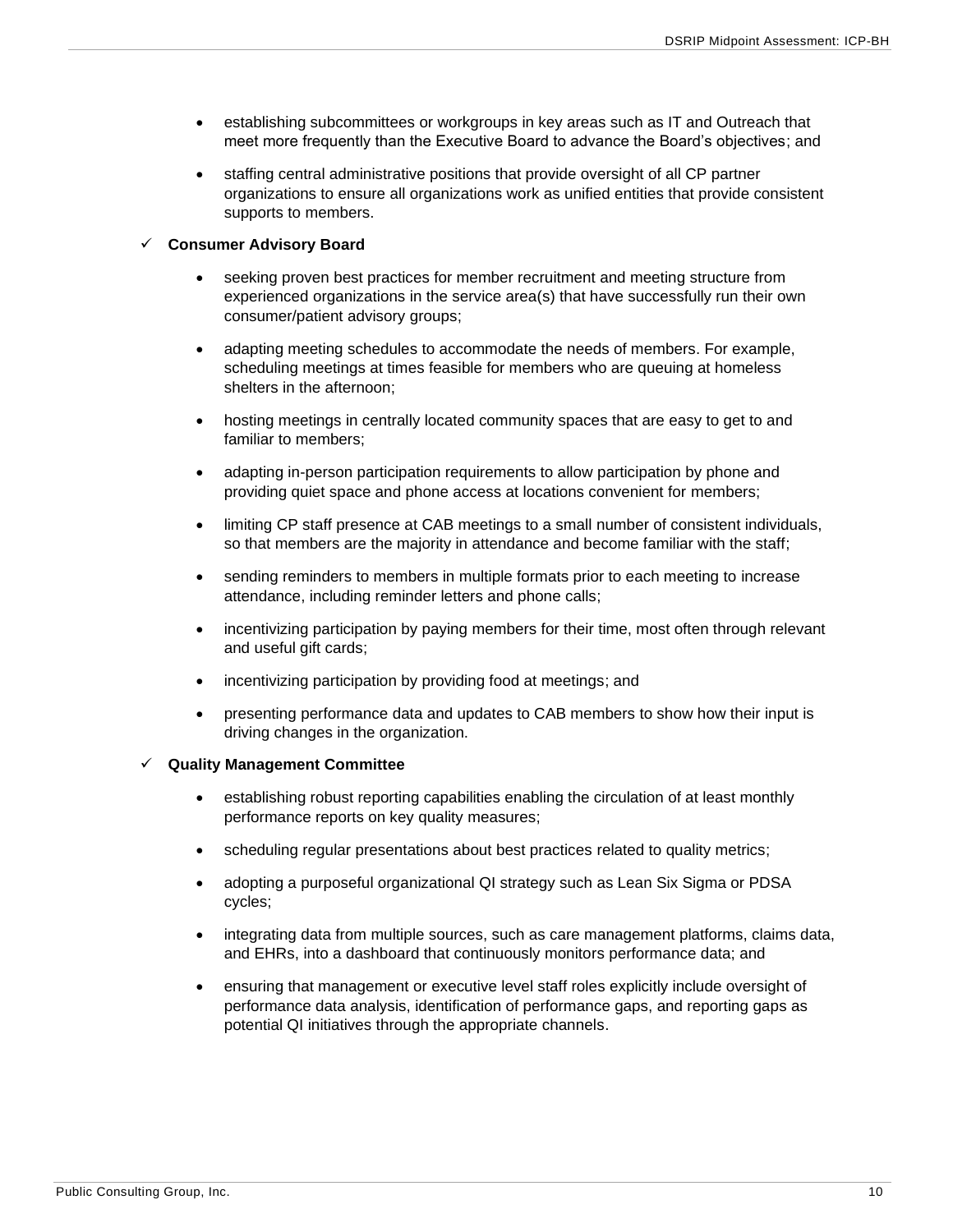### <span id="page-11-0"></span>**2. INTEGRATION OF SYSTEMS AND PROCESSES**

## <span id="page-11-1"></span>*On Track Description*

Characteristics of CPs considered On track:

- ✓ **Joint approach to member engagement**
	- has established centralized processes for the exchange of care plans;
	- has a systematic approach to engaging Primary Care Providers (PCPs) to receive signoff on care plans;
	- exchanges and updates enrollee contact information among CP and ACO/MCO regularly; and
	- dedicates staff resources to ensure timely (usually daily) reviews of ACO/MCO spreadsheets to assist with outreach and engagement efforts.
- ✓ **Integration with ACOs and MCOs**
	- holds meeting with key contacts at ACOs/MCOs to identify effective workflows and communication methods;
	- conducts routine case review calls with ACOs/MCOs about members; and
	- dedicates staff resources for the timely review of real-time enrollee clinical event data (Event Notification Systems containing Admission, Discharge, and Transfer data (ENS/ADT)) to facilitate clinical integration).

#### ✓ **Joint management of performance and quality**

- conducts data-driven quality initiatives to track and improve member engagement;
- has established comprehensive care plan review processes with ACOs/MCOs to support care coordinators in their effort to engage PCPs in comprehensive care plan review; and
- disseminates audit reports to each member organization, in some cases using an interactive dashboard to disseminate data on key quality metrics.

### <span id="page-11-2"></span>*Results*

The IA finds that ICP-BH is **On track with limited recommendations** in the Integration of Systems and Processes focus area.

#### **Joint approach to member engagement**

ICP's ACO/MCO partners all use different Documented Processes to exchange member information. To address this administrative challenge and centralize the process to exchange data, ICP supervisory staff assumed the responsibility of transferring files on behalf of care coordinators, allowing care coordinators to focus their work on completing comprehensive assessments and care plans.

For Berkshire Fallon ACO, ICP administers all comprehensive assessments jointly with ACO staff which improved the flow of information.

ICP adjusted their internal process to improve management of care plan sign-off by assigning the responsibility to clinical care managers, reducing the burden on care coordinators. ACO partners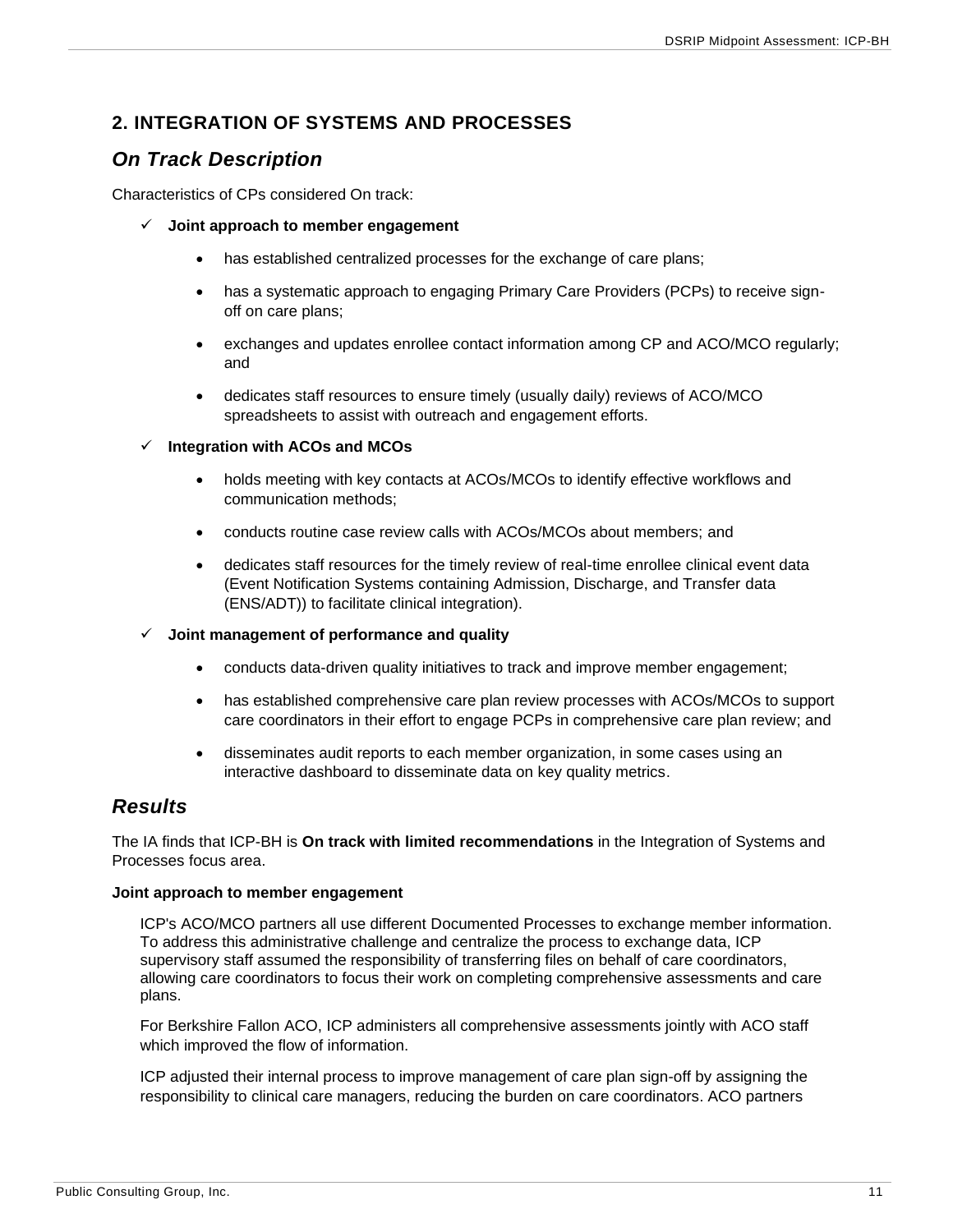reliably return signed care plans but PCP partners do not. Clinical care managers attempt to schedule care plan conferences with PCP partners to obtain sign-off, but many PCPs will not schedule these meetings citing time constraints. ICP reported that some PCPs expressed a willingness to begin scheduling care plan conferences.

ICP increased their rate of signed member participation forms by expanding their Enrollment team. Signed participation forms provide the CP with up to date member contact information. Enrollment specialists review ACO/MCO assignment files, make first contact with each assigned member, collect basic demographic, and contact information, and assist with eligibility issues. ICP's combined EHR and care management platform is capable of querying Executive Office of Health and Human Services (EOHHS) eligibility data and producing standards based Consolidated Clinical Document Architecture files to exchange information with MassHealth and the ACOs.

ICP's Enrollment Specialists ensure the timely review of ACO/MCO spreadsheets. ICP's EHR imports eligibility reports and enrollment rosters from EOHHS and ACOs.

#### **Integration with ACOs and MCOs**

ICP holds regular meetings with health centers, ACO/MCO contacts, and state agencies to identify barriers to high-quality member care. ICP service area directors hold ongoing meetings with five Baystate Health Care Alliance in partnership with Health New England affiliated health centers.

ICP has routine meetings with some ACO care teams in which staff discuss members at high-risk of utilizing inpatient or Emergency Department (ED) services. For example, ICP currently attends monthly interdisciplinary care team meetings with Health Collaborative of the Berkshires in partnership with Fallon Community Health Plan.

ICP receives ENS/ADT notifications that integrate into the EHR and care management platform. Staff also have access to this information in real-time through the vendor's designated web portal. Members of ICP's enrollment team and care coordinators with certain high-risk members on their panel also receive ENS notifications by text. In western Massachusetts, ICP notes some area hospitals are not signed up with an ENS which inhibits full integration for members admitted to these practices.

#### **Joint management of performance and quality**

ICP developed a dashboard to track and improve performance on activities related to member engagement including completing participation forms, comprehensive assessments, and member care plans. ICP managers review performance on the engagement dashboard weekly and individual care coordinators review performance daily. ICP offers rules-based access<sup>7</sup> to all ACO/MCO partners at no cost so that the dashboard functions as an integration platform. ICP uses data analytics to monitor achievement in member engagement activities.

ICP established processes to audit member information in their EHR to improve the accuracy of care plans and ensure a more effective PCP review. In 2019, ICP discovered that Enrollment Specialists and care coordinators sent care plans with inaccurate member ACO assignments to ACO and PCP offices. ICP's leadership also determined that available member data was often incorrect. In response, ICP made supervisory staff responsible for data exchange with partners and instituted frequent eligibility and ACO checks on all members records. ICP also had their EHR vendor develop a report to compare ACO information in the MassHealth Eligibility Verification System to information contained in their EHR. Supervisory staff review this report to identify ACO assignment changes and make the corresponding updates in the EHR. Additionally, an ICP registered nurse (RN) in the Quality

<sup>&</sup>lt;sup>7</sup> Under Rules Based Access Control, access is allowed or denied to resource objects based on a set of rules defined by a system administrator.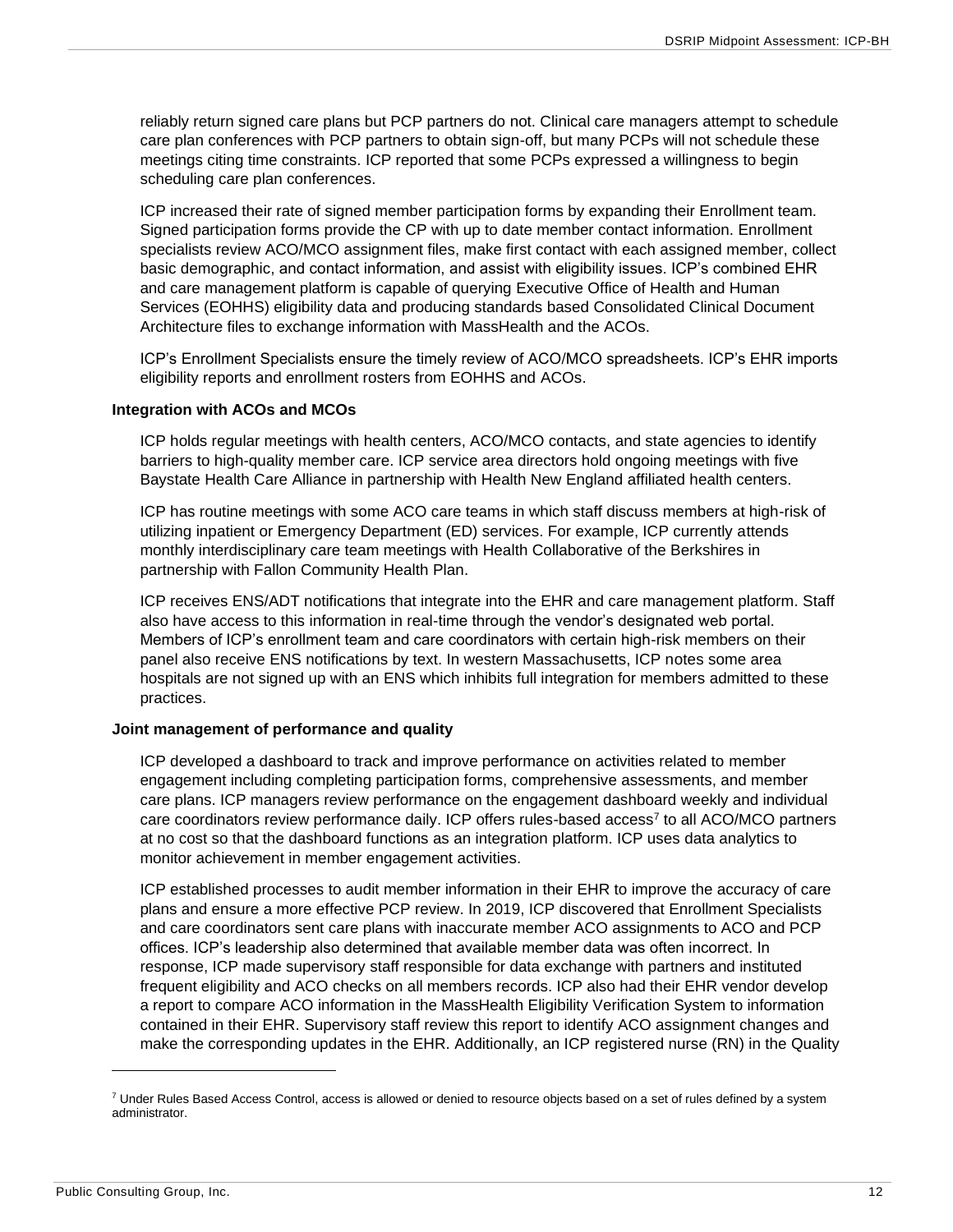Department conducts quarterly audits of a random sample of member records to ensure that care coordinators are completing the appropriate Qualifying Activities<sup>8</sup> within designated time frames.

As stated above, ICP's EHR generates eligibility reports and feeds data to ICP's dashboard for analysis of claims and performance. All of ICP's member organizations have access to this dashboard.

### <span id="page-13-0"></span>*Recommendations*

The IA encourages ICP-BH to review its practices in the following aspects of the Integration of Systems and Processes focus area, for which the IA did not identify sufficient documentation to assess progress:

• dedicating staff resources for the timely, usually daily, review of ACO/MCO referral files to assist with outreach and engagement efforts.

Promising practices that CPs have found useful in this area include:

- ✓ **Joint approach to member engagement**
	- adopting systems, preferably automated, that process new ACO member files instantaneously, inputting member information in the applicable platform and reconciling those members with existing eligibility lists, enabling the CP to engage with the new member list without delay;
	- redesigning workflows and automated notifications so that receipt of a comprehensive assessment from an ACO/MCO partner generates a new outreach attempt;
	- establishing on-demand access to full member records through partners' EHRs;
	- tracking members' upcoming appointments through partners' EHRs to enable staff to connect with members in the waiting room prior to their appointment;
	- negotiating fast track primary care appointments with practice sites to ensure that members receive timely care and to enable PCPs to engage with and sign off on the member's care plan;
	- collaborating with interdisciplinary staff, such as CE and AP program managers, clinical care managers, nurses, and care coordinators to develop a promising practices toolkit for PCP engagement and care plan sign-off;
	- hiring a dedicated community liaison to build relationships with PCPs and educate them about the benefits provided by the CP program;
	- embedding care coordination staff at PCP practices, particularly those that require an inperson visit as a prerequisite for care plan sign off;
	- determining the date of the member's last PCP visit within a month of that member's assignment, and proactively scheduling an appointment on behalf of any member who has not had a PCP visit in the prior 12 months;

<sup>&</sup>lt;sup>8</sup> Qualifying Activities are activities performed by the Contractor on behalf of or with an Assigned or Engaged Enrollee. Examples include outreach, care coordination, follow-up after discharge, and health and wellness coaching.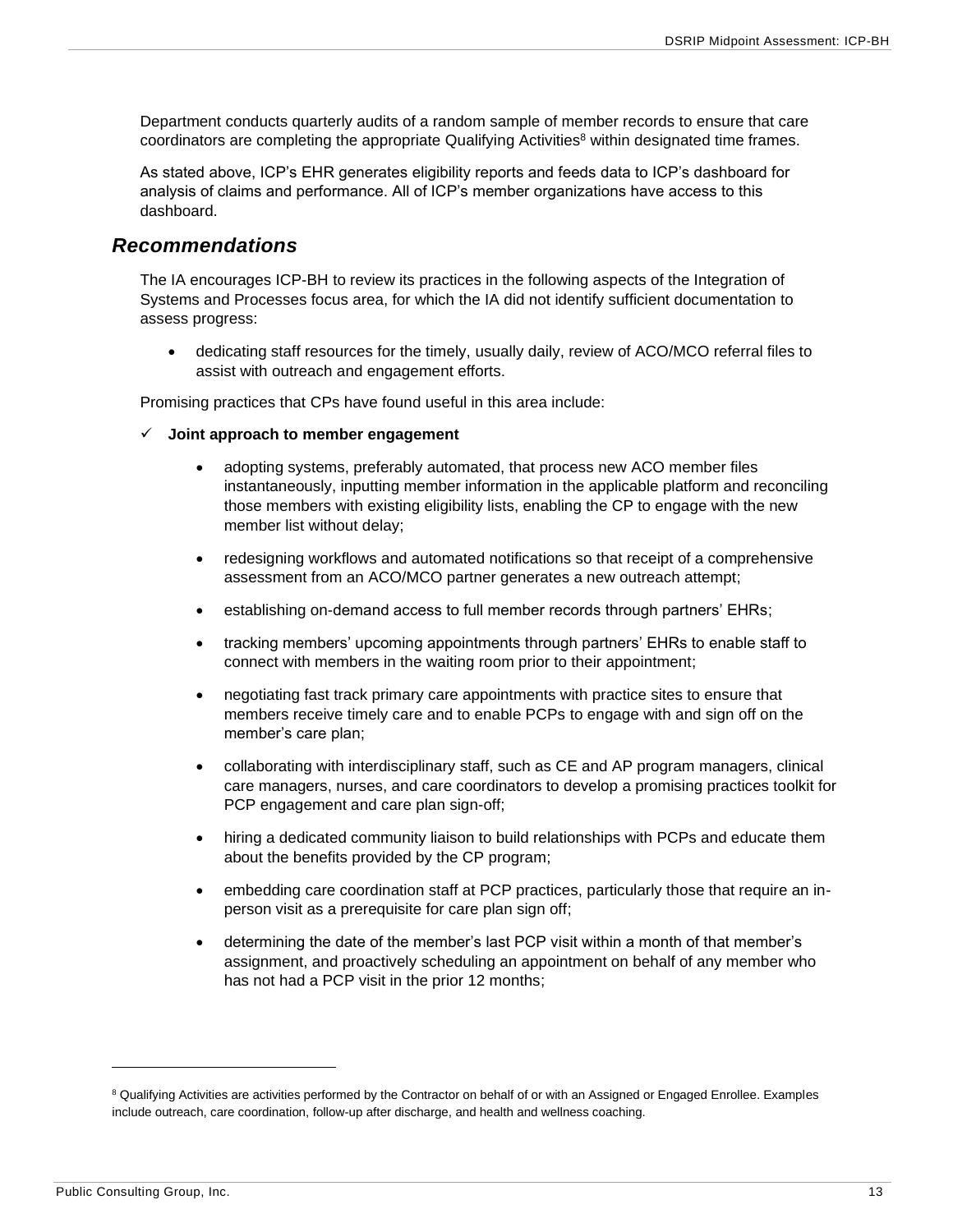- developing a single point of contact for ACO/MCO partner referrals to review prospective members, research previous treatment history, and to strategize on how to accommodate new members with current CP care team capacity;
- identifying a lead member organization or CP care team to align with each ACO/MCO partner to promote and facilitate relationship building between CP care teams and ACO/MCO clinical staff; and
- implementing a real-time communication tool such as secure texting to communicate with ACO practices about shared members.

#### **Integration with ACOs and MCOs**

- attending regularly occurring case conferences with PCPs to review member cases and obtain PCP sign-off on care plans;
- collaborating with state agencies to improve management of mutual members. For example, creating an FAQ document to explain how the two organizations may effectively work together to provide the best care for members or conducting complex case conferences;
- scheduling joint visits with the PCP, ACO/MCO clinical care team representative, and the CP care coordinator to present a unified team to the member and establish distinct support roles and who the member can contact in to address various needs; and
- collaborating with PCP practice sites so that CP care coordinators are invited to meet with members onsite prior to their clinical appointments.

#### ✓ **Joint management of performance and quality**

- monitoring process metrics associated with member outreach and engagement such as the number of interactions staff have with members, how many interactions typically lead to member engagement, and the types of actions most conducted by CP staff;
- sending weekly updates to all ACO partners listing members who recently signed a participation form, members who have a comprehensive assessment outstanding, and members who have unsigned care plans that are due or overdue;
- having clinical staff perform comprehensive care plan reviews to improve the quality and thoroughness of those plans prior to submission to PCPs for sign-off;
- developing dashboards that combine data from MassHealth, ACO and MCO partners, and the EHR to track members' affiliations and enrollment status, thus helping staff target members for engagement;
- generating a reminder list of unsigned care plans for ACO and MCO key contacts;
- maintaining a dedicated web portal to share information with CP care teams across member organizations. Shared information includes contact information of primary care practices; the LTSS/BH provider network and local social services providers; training materials; and policies and procedures;
- developing a daily report that compares ACO member information in the Eligibility Verification System (EVS) to information contained in the CP's EHR to identify members' ACO assignment changes and keep the members' records in the EHR up to date; and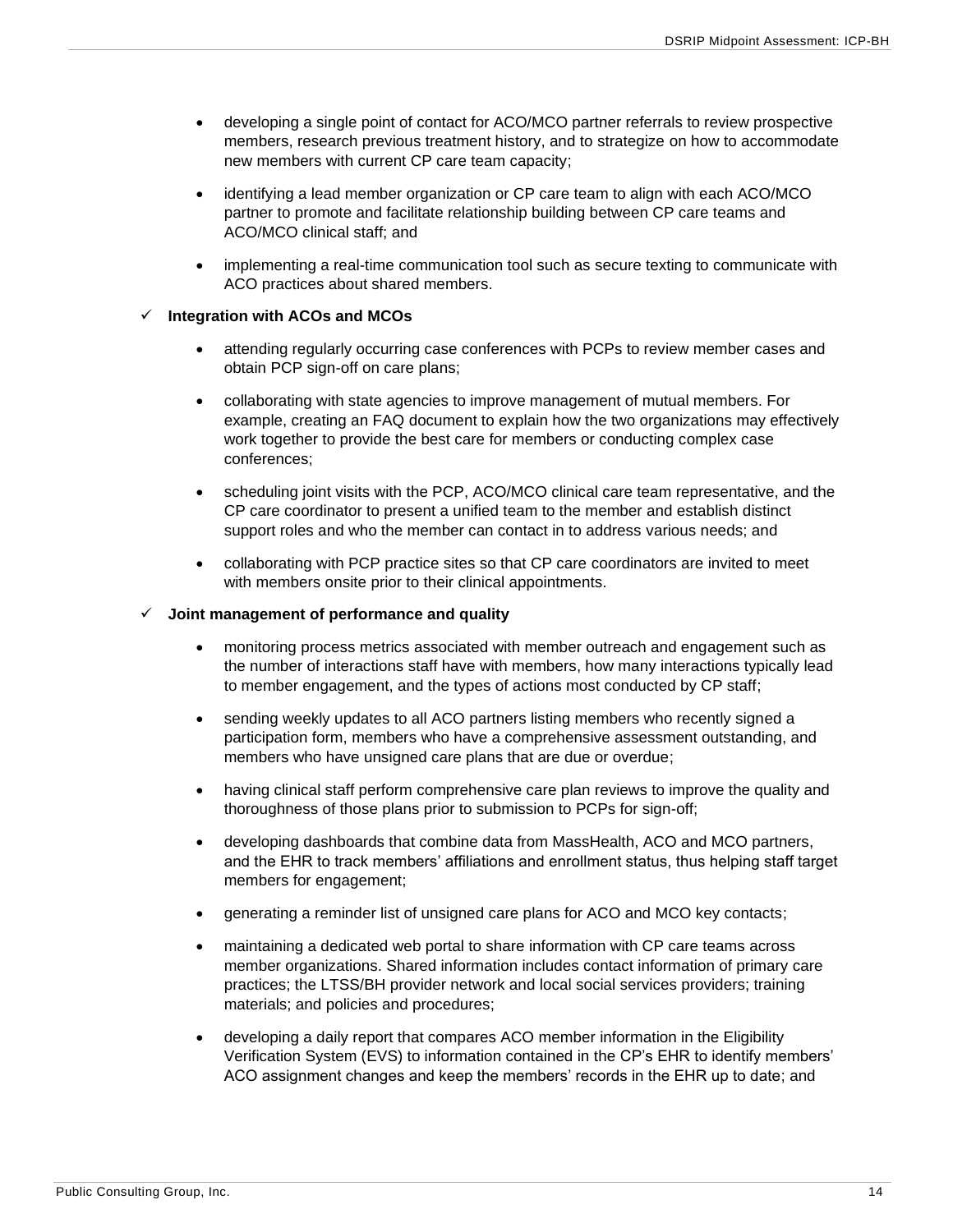• embedding staff at local Emergency Departments (EDs) to improve outreach to members not engaged in regular care, particularly members experiencing homelessness, and connect them to care coordination supports.

### <span id="page-15-0"></span>**3. WORKFORCE DEVELOPMENT**

### <span id="page-15-1"></span>*On Track Description*

Characteristics of CPs considered On track:

- ✓ **Recruitment and retention**
	- does not have persistent vacancies in planned staffing roles;
	- offers a variety of incentives to attract candidates and retain staff, and uses a variety of mechanisms to recruit and retain staff; and
	- employs tactics to ensure diversity in the workplace and design staff incentives and performance bonuses around CP priorities such as enrollee engagement, signed care plans and intensive care coordination.

#### ✓ **Training**

- develops policies and procedures to ensure staff meet the contractual training requirements and offer training to all new staff based on program requirements; and
- holds ongoing (often monthly) training to ensure staff are up to date on best practices and advancements in the field.

### <span id="page-15-2"></span>*Results*

The IA finds that ICP-BH is **On track with no recommendations** in the Workforce Development focus area.

#### **Recruitment and retention**

ICP had no persistent vacancies in planned staffing roles but had difficulty hiring a Data Specialist in 2019. The CP utilized TA from SWI 5a to formulate a workforce development plan at the beginning of the contract period. ICP held three job fairs in 2017 and advertised positions on well-known professional networking sites. The CP also engaged a full-time recruiter from one of its member organizations to recruit multicultural and bilingual/multilingual staff. The recruiter assisted with outreach, screening, and interviewing a diverse set of candidates. The recruiter attended local job fairs and traveled to Puerto Rico on behalf of ICP to recruit Spanish-speakers for key staff roles. ICP also advertised positions with the local chapters of the National Association of Social Work, Spanish Nurses Association, Health Care Administrators, National Association of Puerto Rican and Hispanic Social Workers, Vietnamese American Civic Association and Russian Community Association. ICP hired sixty staff members through these efforts.

ICP offers a variety of incentives to recruit and retain staff including recruitment bonuses for certain positions, referral bonuses, and performance bonuses using additional infrastructure funds. ICP's approved TA vendor gave ICP the tools to implement additional strategies to retain staff such as: creating career ladders, generous time off policies, employee health and wellness programs, and ongoing opportunities for training and professional development. In 2019, ICP introduced a pathway for obtaining the Massachusetts Certified Community Health Worker (CHW) credential to all interested staff who qualify.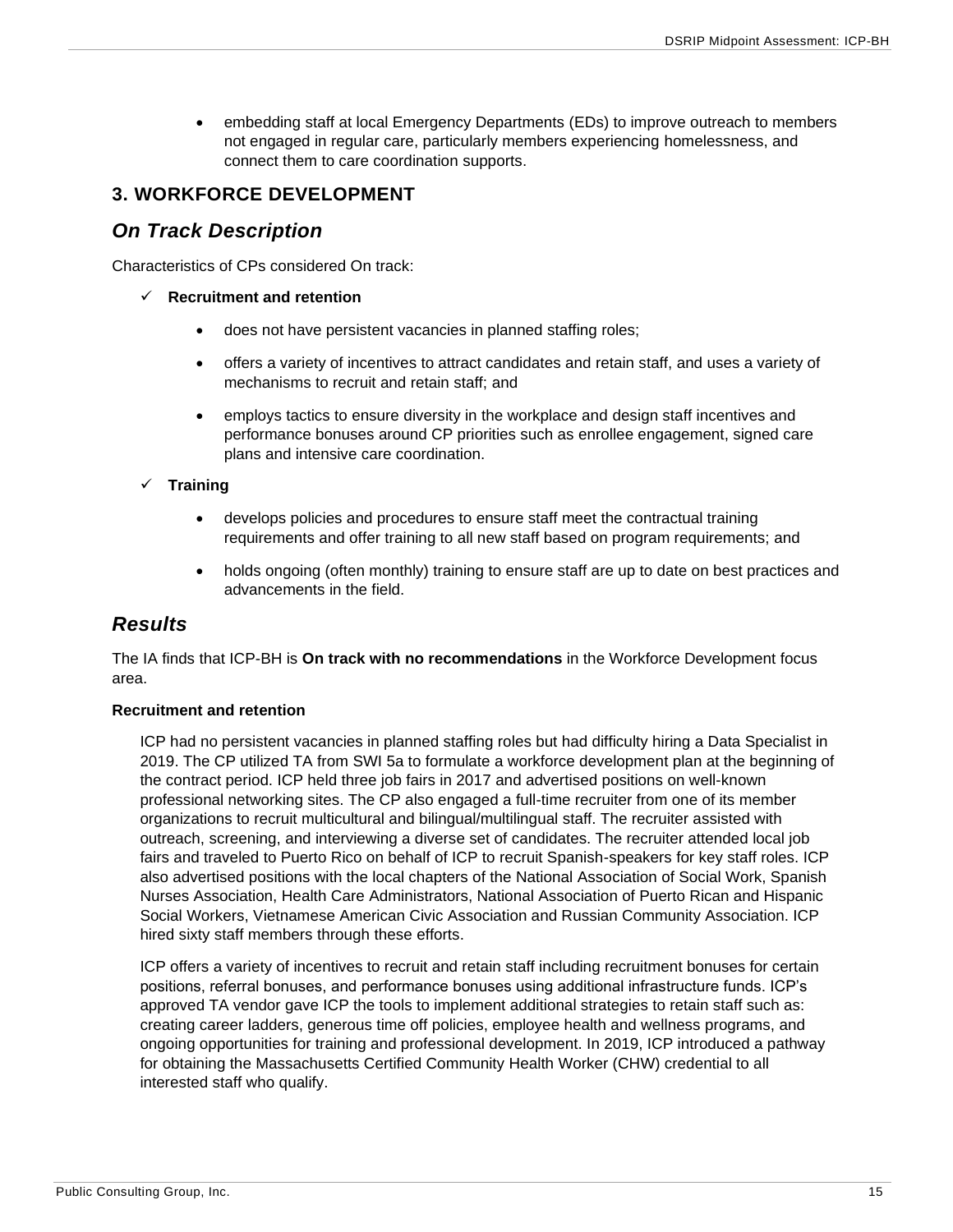#### **Training**

ICP trains new hires in all contractually required training elements during on-boarding including motivational interviewing, care coordination basics, de-escalation, person-centered care planning, CPR and First Aid, trauma informed care, cultural diversity, and wellness coaching. New staff also receive instruction on how to perform key functions in the CP's joint EHR and care management system. In 2019, ICP's program launched a performance management system that allows human resources staff to track staff progress on required training elements for all CEs.

All ICP CP staff are currently completing training on best practices for writing a care plan to stay up to date on advancements in the field. ICP hosts several in-house trainings on topics such as vicarious trauma, medication reconciliation, managing compassion fatigue for direct care staff, and management strategies for performance improvement for supervisory staff. To further advance their skills, some ICP staff take advantage of the Integrated Care Management Certification Program through University of Massachusetts Medical School.

#### <span id="page-16-0"></span>*Recommendations*

The IA has no recommendations for the Workforce Development focus area.

Promising practices that CPs have found useful in this area include:

#### ✓ **Promoting diversity in the workplace**

- compensating staff with bilingual capabilities at a higher rate.
- establishing a Diversity and Inclusion Committee to assist Human Resources (HR) with recruiting diverse candidates;
- advertising in publications tailored to non-English speaking populations;
- attending minority focused career fairs;
- recruiting from diversity-driven college career organizations;
- tracking the demographic, cultural, and epidemiological profile of the service population to inform hiring objectives;
- implementing an employee referral incentive program to leverage existing bilingual and POC CP staff's professional networks for recruiting;
- advertising positions with local professional and civic associations such as the National Association of Social Work, Spanish Nurses Association, Health Care Administrators, National Association of Puerto Rican, and the Hispanic Social Workers; and
- recruiting in other geographic areas with high concentrations of Spanish speakers or other needed language skills, and then helping qualified recruits with relocation expenses.

#### ✓ **Recruitment and retention**

- implementing an internship program in partnership with higher education institutions to create a pool of eligible applicants whom the CP can hire after graduation;
- assessing applicants based on skill sets rather than credentials, then offering onsite training to close any gaps;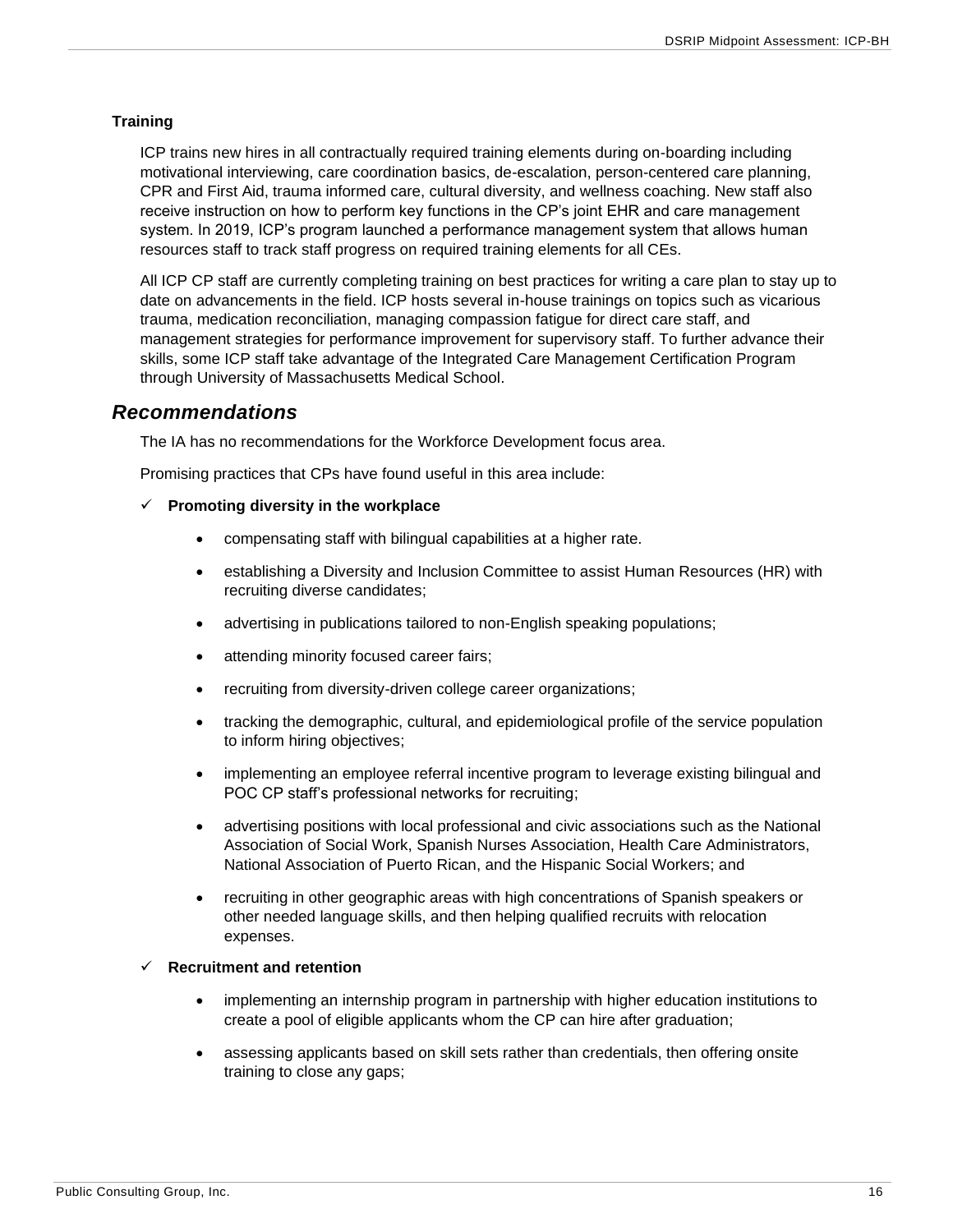- conducting staff satisfaction surveys to assess the CP's strengths and opportunities for improvement related to CP workforce development and retention;
- making staff retention a priority initiative of the QMC to leverage existing quality improvement structures and engage leadership to monitor progress towards retention goals;
- implementing opportunities for peer mentoring and other supports; For example, scheduling office hours that allow care coordinators to network and receive support from experienced staff and/or have direct communication with CP leadership;
- reducing staff training burden by allowing experienced staff to test of out of basic training exercises and instead participate in more advanced training modules;
- instituting a management training program to provide lower level staff a path to promotion;
- allowing flexible work hours and work from home options for care coordination staff;
- striving to maintain a balanced ratio of care coordinators to members served, to avoid unmanageable workloads and staff burnout;
- offering retention bonuses to staff that are separate from performance-based bonuses; and
- participating in SWI loan assistance for qualified professional staff.

#### ✓ **Training**

- providing staff with paid time to attend outside trainings that support operational and performance goals;
- assessing the effectiveness of training modules at least annually to ensure that staff felt the module's objectives were met and that staff are getting what they need to fill knowledge or skill gaps;
- updating training modules on an annual basis to ensure they reflect the latest best practices;
- developing a learning management system that tracks staff's completion of required trainings and provides online access to additional on-demand training modules;
- including role-playing exercises in trainings to reinforce best practices of key skills;
- partnering with local educational institutions to provide staff access to professional certification training programs;
- providing new staff with opportunities to shadow experienced care coordinators in the field prior to taking on their own caseload to build tangible skills and foster relationships between team members; and
- making use of online trainings designed and offered by MassHealth.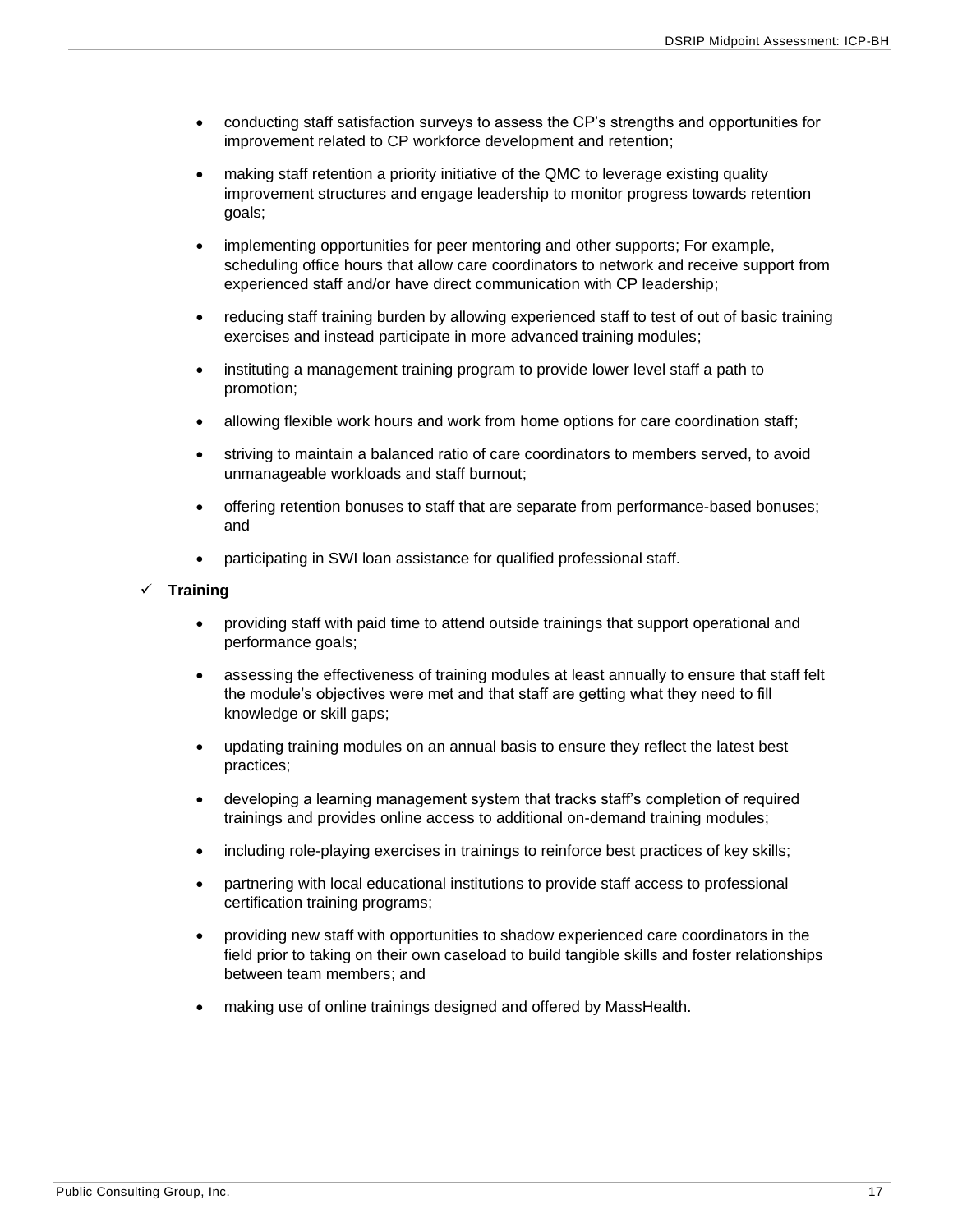### <span id="page-18-0"></span>**4. HEALTH INFORMATION TECHNOLOGY AND EXCHANGE**

## <span id="page-18-1"></span>*On Track Description*

Characteristics of CPs considered On track:

- ✓ **Implementation of EHR and care management platform**
	- uses ENS/ADT alerts and integrates ENS notifications into the care management platform.

#### ✓ **Interoperability and data exchange**

- uses SFTP or other compliant and secure technology to set monitors and alerts for daily receipt of client files; and
- uses Mass Hlway<sup>9</sup> to improve coordination and delivery of care, avoid readmissions and enhance communication among partners.

#### ✓ **Data analytics**

- develops a dashboard, overseen by a multidisciplinary team, to monitor documentation and performance on key quality metrics and uses the dashboard to create sample reports for performance management; and
- reports progress toward goals to the QMC, which determines opportunities for improvement, design interventions, and track the effectiveness of interventions.

### <span id="page-18-2"></span>*Results*

The IA finds that ICP-BH is **On track with limited recommendations** in the Health Information Technology and Exchange focus area.

#### **Implementation of EHR and care management platform**

ICP contracts with an ENS vendor to receive ADT data and has integrated ADT notifications into the CP program's EHR/care management platform. ICP's EHR uploads data from the ENS daily, so that care coordinators are made aware of an admission, discharge, or transfer within the day. ICP has purchased additional functionality from the EHR vendor to allow CP staff to access notifications in real-time via the ENS providers' web portal.

#### **Interoperability and data exchange**

At the beginning of the contract period, ICP discussed multiple methods of data exchange with ACO/MCO partners, but due to the different technologies, file types, file formats and file naming conventions employed by each provider, the CP chose to rely primarily on secure email, secure fax, and hand delivery to transmit member care plans. ICP does exchange some information over HIEs through their EHR/care management platform. ICP is connected to Mass HIway and PVIX (the Baystate Medical Center's HIE) through their EHR/care management platform. The EHR is able to complete standards-based transactions<sup>10</sup> including Continuity of Care Document (CCD) based on HL7 Clinical Document Architecture over Mass HIway and PVIX.

<sup>&</sup>lt;sup>9</sup> Mass HIway is the state-sponsored, statewide, health information exchange.

<sup>&</sup>lt;sup>10</sup> Clinical Document Architecture (CDA) is a document standard, governed by the HL7 organization. HL7 is a leader in healthcare IT standards with its v2 and v3 standards. The HL7 standards include messaging and document standards. The document standards for HL7 v3 is CDA and CCD is one of the documents within CDA.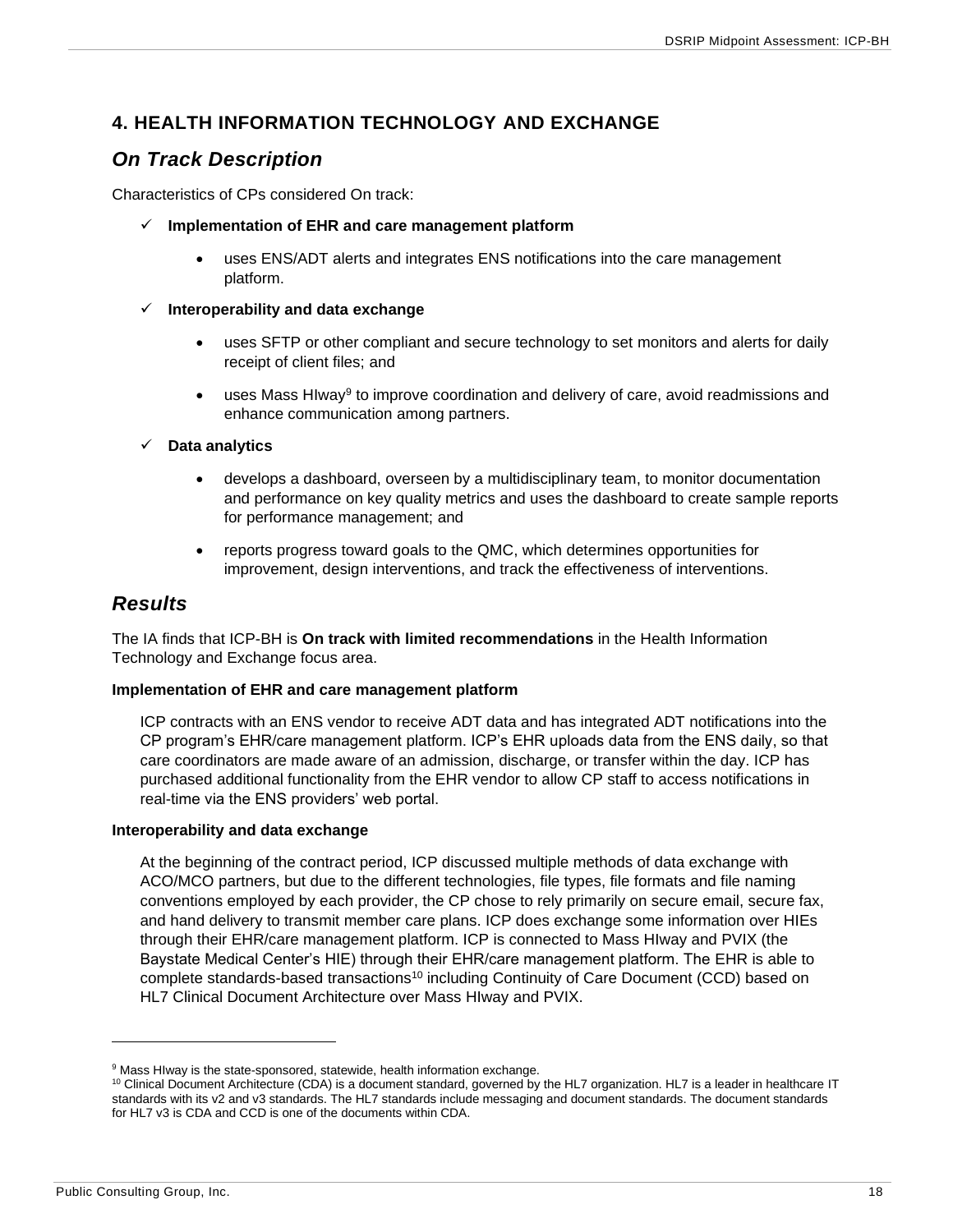The CP is able to share and/or receive member contact information electronically from most MCOs, but only some ACOs and PCPs. The CP is able to share and/or receive comprehensive needs assessments electronically from most ACOs and MCOs but very few PCPs. Finally, the CP is able to share and/or receive care plans electronically from all or nearly all ACOs and MCOs and most PCPs.

#### **Data analytics**

ICP utilized TA provided by SWI 5a from an approved data vendor to build separate performance management analytics dashboards for the BH and LTSS CP program. ICP's pre-existing data warehouse was expanded to include medical claims data and data from ICP's EHR. Dashboards are displayed using visualization software and track all key activities conducted by CP staff. ICP has an engagement dashboard and a quality metric dashboard to display performance on pay-forperformance measures. In 2019, ICP added Healthcare Effectiveness Data and Information Set (HEDIS) metrics and claims analysis to its suite of dashboards to support integration with ACO/MCO partners.

Engagement dashboards inform daily operations down to the level of care coordination for individual members; managers review engagement dashboards weekly. Quality metric dashboards are reviewed by the QMC during every meeting and are utilized by the Director of Quality and Training to implement QI training programs.

CP Administrator Perspective: "*ICP has been building, and in this period continued to build, analytics dashboards. The dashboards are designed to serve multiple purposes. A key purpose is to facilitate integration with ACOs and MCOs. During BP2 Q1 and Q2 additional dashboards were added to the suite of dashboards: Claims Analytics and HEDIS Analytics. These additional dashboards were additive to the already developed Engagement dashboards and Quality Metric (pay-for-performance measures) dashboards. These dashboards were shown to the MassHealth reviewers at ICPs June 4th site visit. In June we began to show these dashboards to ACO/MCOs. Paraphrasing three comments summarizes the themes of their assessment for the dashboards: You are aligned with us; You are thinking the way we are thinking; If CPs don't have these types of analytics by Year 6, we won't contract with them.*"

#### <span id="page-19-0"></span>*Recommendations*

The IA encourages ICP-BH to review its practices in the following aspects of the Health Information Technology and Exchange focus area, for which the IA did not identify sufficient documentation to assess progress:

• implementing SFTP or other compliant and secure technology to set monitors and alerts for daily receipt of client files.

Promising practices that CPs have found useful in this area include:

- ✓ **Implementation of EHR and care management platform**
	- adopting enterprise exchange software that automatically retrieves files from partner SFTPs and moves them into the CP's EHR.

#### ✓ **Interoperability and data exchange**

- developing electronic information exchange capabilities that enable a CP to exchange information with community organizations that do not have EHRs and ACO/MCO partners and PCPs whose method of data sharing is fax or secure email; and
- connecting with regional Health Information Exchanges (HIEs).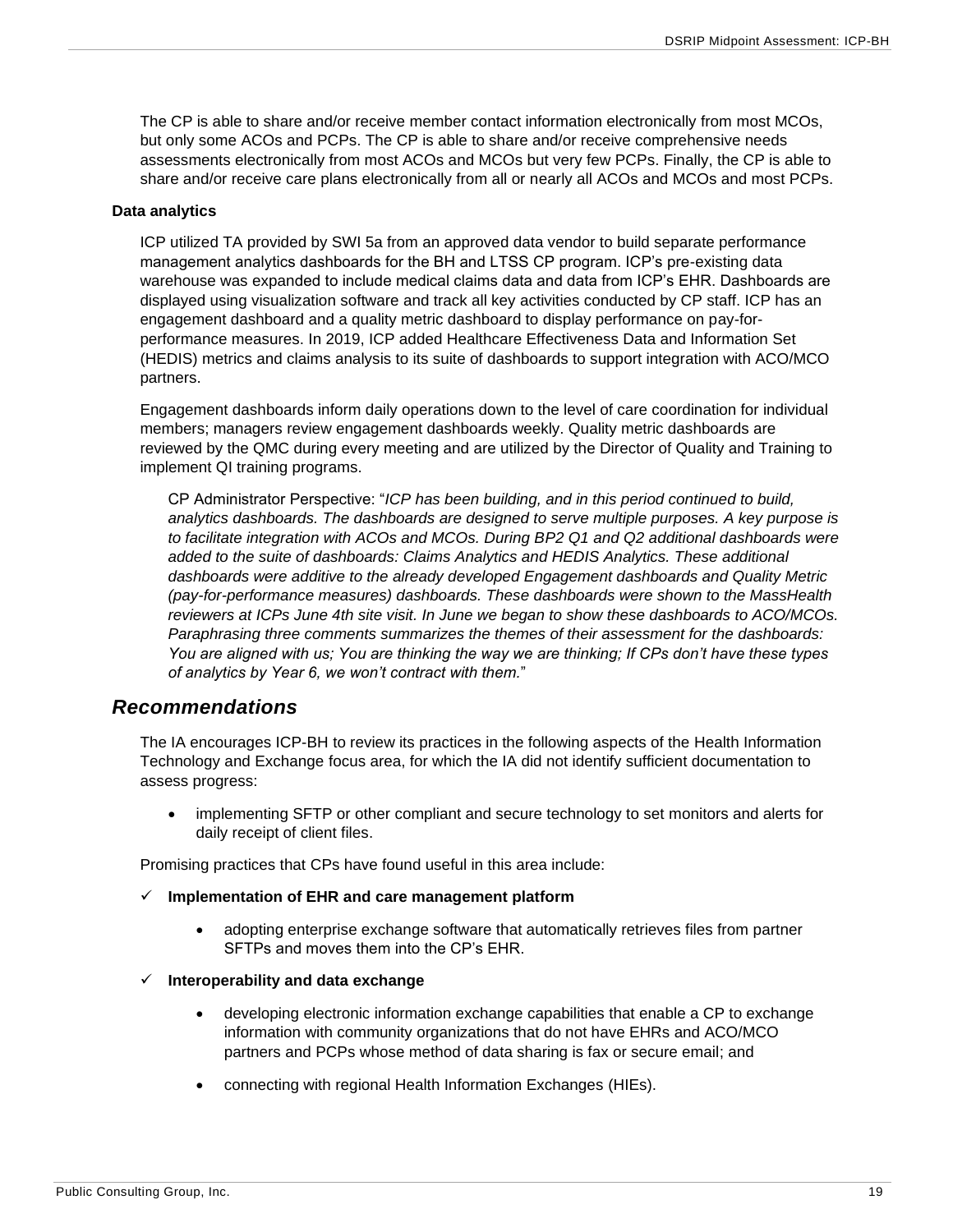- ✓ **Data analytics**
	- designing a data warehouse to store documentation and performance data from multiple sources in a central location that can underwrite a performance dashboard;
	- incorporating meta-data tagging into care management platforms to allow supervisors to monitor workflow progress;
	- updating dashboards daily for use by supervisors, management, and the QMC; and
	- incorporating Healthcare Effectiveness Data and Information Set metrics into dashboards to support integration with ACO/MCO partners.

#### <span id="page-20-0"></span>**5. CARE MODEL**

### <span id="page-20-1"></span>*On Track Description*

Characteristics of CPs considered On track:

- ✓ **Outreach and engagement strategies**
	- ensures staff are providing supports that are tailored to and reflective of the population racially, ethnically, and linguistically;
	- uses peer supports and/or Community Health Workers (CHWs) throughout the provision of CP supports and activities; and
	- has a strategy to contact assigned members who cannot be easily reached telephonically by going to community locations.

#### ✓ **Person-centered care model**

- ensures goals are documented in the care plan so that the team is engaged in supporting the enrollee towards achieving goals; and
- uses person-centered modalities so that care coordinators can assist enrollees in setting health and wellness goals.
- ✓ **Managing transitions of care**
	- manages transitions of care with established processes including routine warm handoffs between transitions of care teams and CP care team.

#### ✓ **Improving members' health and wellness**

- standardizes processes for connecting members with community resources and social services.
- ✓ **Continuous quality improvement (QI)**
	- has a structure for enabling continuous QI in quality of care and member experience.

### <span id="page-20-2"></span>*Results*

The IA finds that ICP-BH is **On track with limited recommendations** in the Care Model focus area.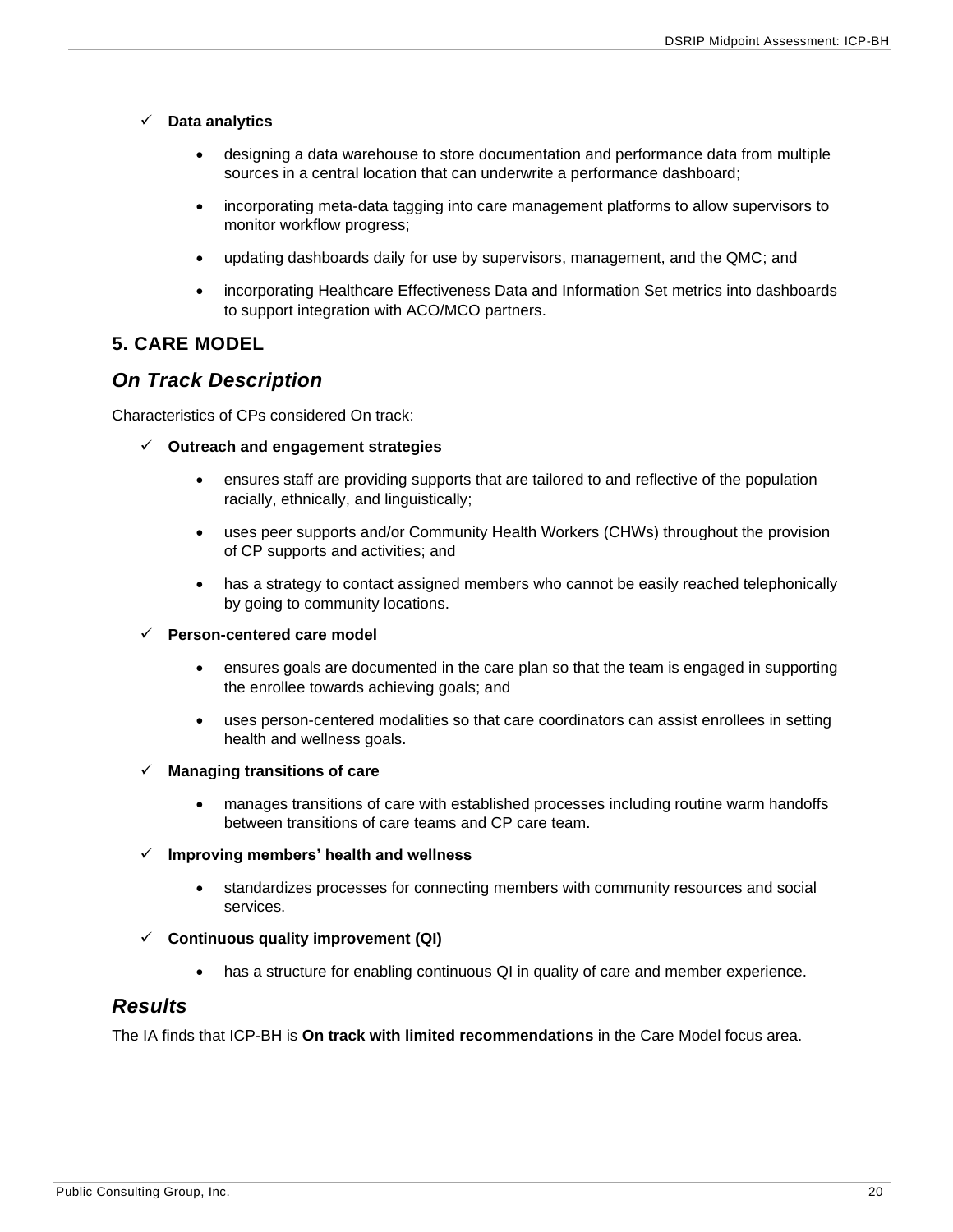#### **Outreach and engagement strategies**

ICP has endeavored to hire a racially, ethnically, and linguistically diverse staff who can provide services that are tailored to members. All staff are trained in cultural diversity and have access to a suite of online trainings on cultural competence for healthcare professionals. ICP care coordinators inform members of their rights to receive CP information in their preferred language. If a need is identified, ICP offers members interpretation and translation services, recorded versions of program materials for members with visual impairments, and resources from the Massachusetts Commission for the Deaf and Hard of Hearing and the Massachusetts Rehabilitation Commission to assist members with disabilities.

ICP actively recruits peer supports from the New North Citizens Council, the Recovery Learning Center, and the Transformation Center. ICP recently unveiled a path for staff to obtain the Massachusetts CHW certification, and currently employs five care coordinators who are certified as CHWs.

ICP Enrollment Specialists conduct visits to member homes as well as to community locations to contact members who cannot be reached telephonically.

#### **Person-centered care model**

ICP ensures members' goals are incorporated into person-centered care plans. ICP care coordinators encourage members to identify strengths and barriers to health and wellness and pay careful attention to their desired level of involvement with care coordination, recommending resources that will meet members' goals. CP staff will involve members' caregivers in care planning as appropriate and at a minimum have an in-person meeting with members once per quarter. In between visits, ICP gives members contact information for local crisis services in the community should they need immediate assistance. To assist members with memory or cognition issues, ICP has a practice of posting a sign-in sheet on a member's refrigerator when conducting a home visit; this allows all inhome providers to sign their name, title, agency, and contact information.

For BH engaged members, ICP staff assist members with developing a recovery plan that includes a contract to maintain sobriety and reduce harmful use.

All ICP staff are trained in person-centered modalities such as motivational interviewing, deescalation, trauma informed care, and wellness coaching and utilize these skills when providing CP supports.

#### **Managing transitions of care**

In 2019, ICP implemented a Care Transitions Team that is made up of two RNs and a care coordinator and is managed by the Quality Director. The RNs focus on medication reconciliation and follow-up with BH engaged members discharged from an ED or inpatient facility. The care coordinator focuses on in-person follow-up activities within three days of discharge for members who have had an acute or post-acute stay to ensure they attend a mental health visit. ICP closely monitors Care Transitions Team activities for impact on quality measures.

With the consent of members in recovery, ICP-BH care coordinators maintain communication with area detox and rehabilitation centers, so they are notified of inpatient admissions and discharges. If notified, ICP care coordinators partner with the Care Transitions Team to participate in discharge planning for members with SUD.

ICP reports success in working with ACCS and the Department of Mental Health. ICP staff have worked with PCP care managers and ACCS teams on specific cases where members have had multiple admissions. Joint care teams which include CP staff help perform medication reconciliation, obtain Visiting Nurse Association (VNA) supports, and accompany members to appointments. This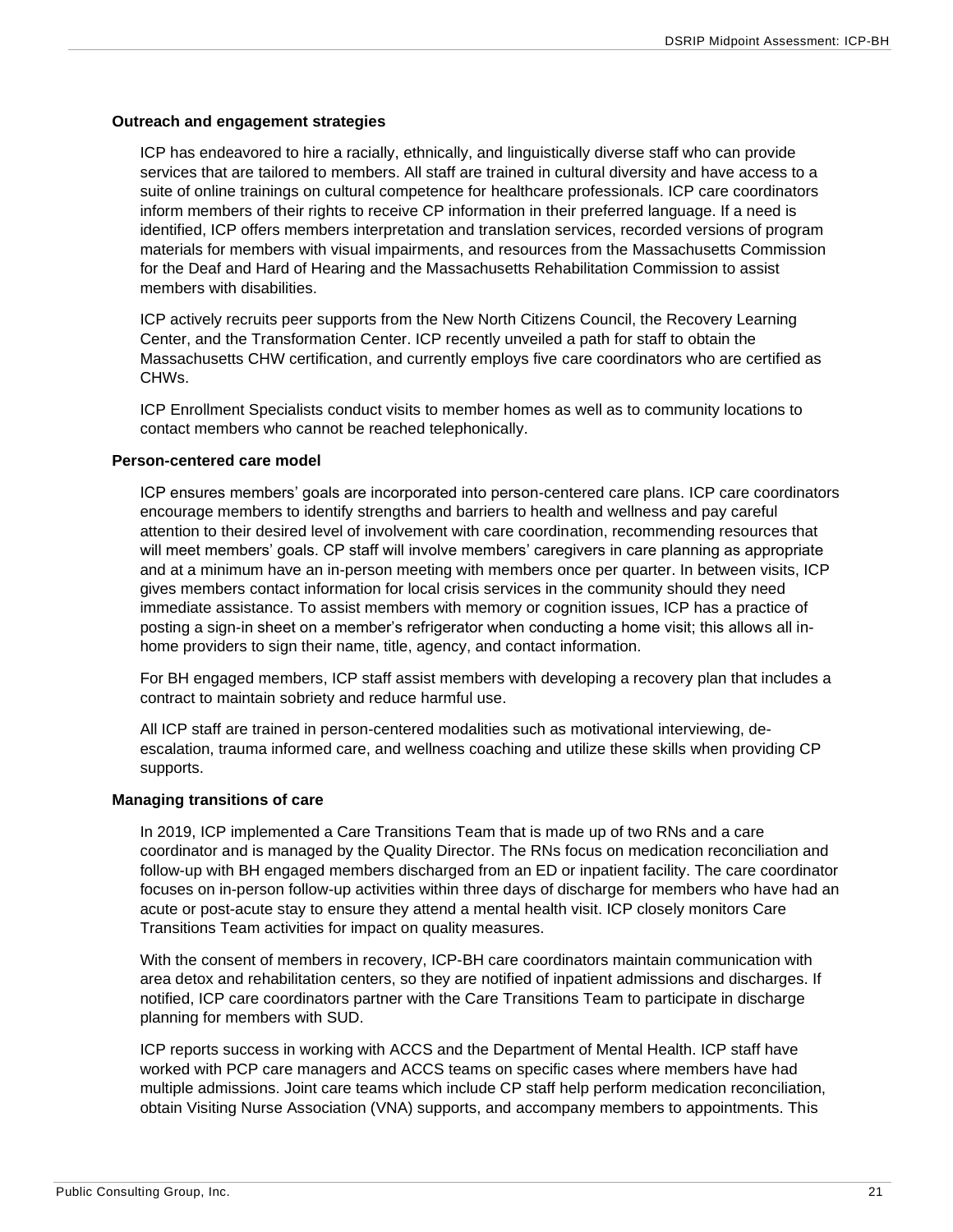suggests the CP has established processes that include routine warm handoffs between ACO/MCO care teams and CP care team.

#### **Improving members' health and wellness**

ICP incorporates health and wellness goals into member care plans and all staff receive training on health and wellness coaching.

For BH engaged members, ICP staff report leveraging the self-help community to identify temporary sponsors, arrange transportation to meetings<sup>11</sup>, and otherwise help support the enrollee's ongoing recovery journey.

#### **Continuous quality improvement**

ICP's QMC and program leadership ensure continuous QI in quality of care. ICP's comprehensive dashboards allow the QMC and program leadership to summarize engagement and quality metrics. Through medical claims data, ICP tracks readmission rate and psychiatric versus medical admissions and identifies members with high utilization who may need more support.

To improve member experience, ICP's QMC administers member experience surveys. In addition, ICP-BH invested in a mobile application that allows BH CP members to track their own care coordination activities.

#### <span id="page-22-0"></span>*Recommendations*

The IA encourages ICP-BH to review its practices in the following aspects of the Care Model focus area, for which the IA did not identify sufficient documentation to assess progress:

• increasing standardization of processes for connecting members to social services where applicable.

Promising practices that CPs have found useful in this area include:

- ✓ **Outreach and engagement strategies**
	- acknowledging and/or celebrating members' engagement milestones (e.g., signing the participation form and completing a person-centered treatment plan);
	- creating a full-time staff position responsible for initial contact of all referrals including difficult to reach members and community engagement;
	- providing free transportation options for members to engage with services<sup>12</sup>;
	- assigning dedicated care coordinators for special populations such as pediatric, LGBTQ, members experiencing homelessness, so that they can become skilled at addressing the needs of and tailoring supports for those populations; and
	- expanding staff coverage outside of normal business hours to better serve the needs of the service population and increase outreach and engagement opportunities.

<sup>&</sup>lt;sup>11</sup> CPs should utilize MassHealth Transportation (PT-1) for member needs first as appropriate.

<sup>&</sup>lt;sup>12</sup> CPs should utilize MassHealth Transportation (PT-1) for member needs first as appropriate.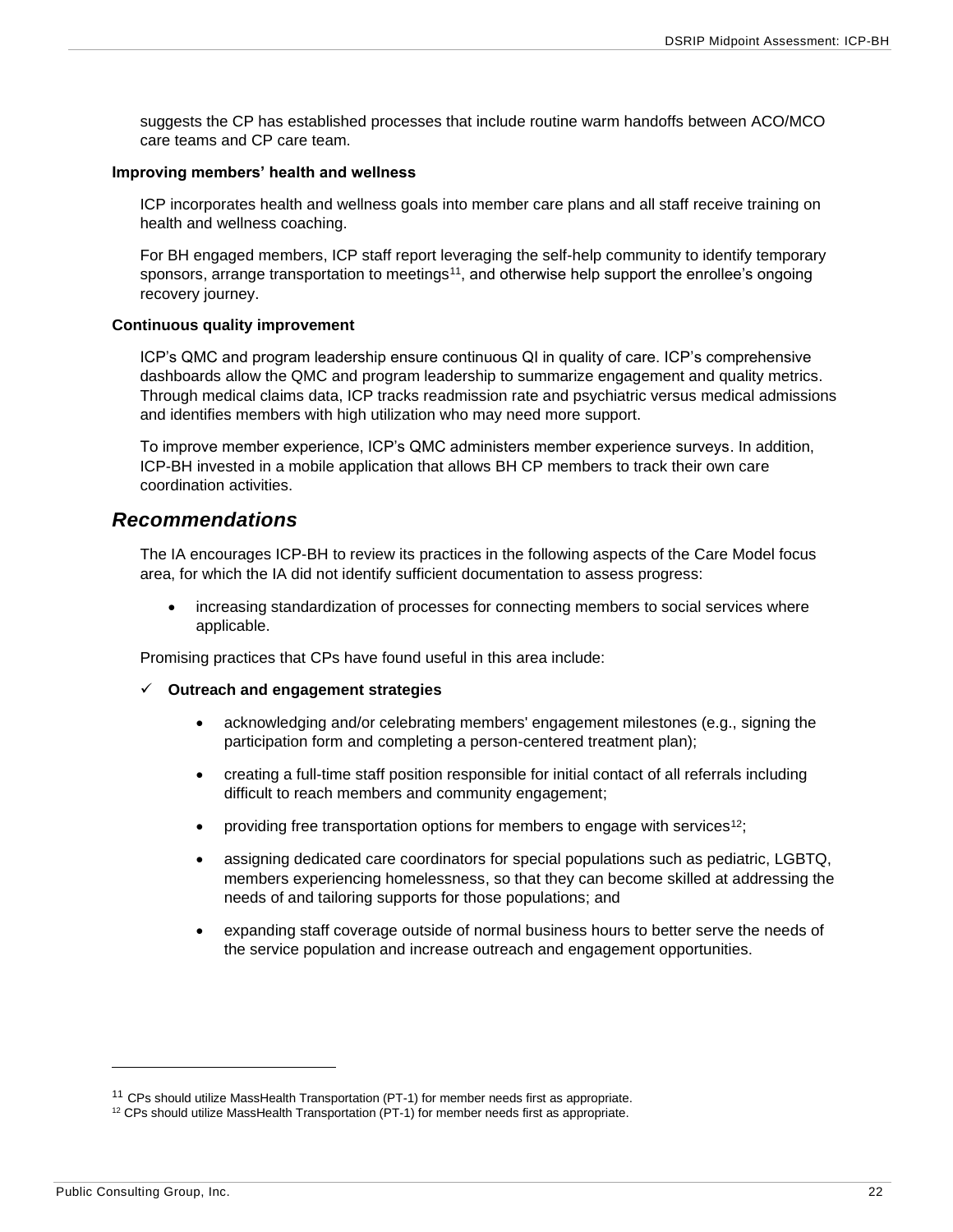#### ✓ **Person-centered care model**

- addressing a member's most pressing social needs, such as homelessness, in order to build trust before tackling longer-term goals;
- setting small initial goals that a member is likely to achieve to build member confidence in the engagement;
- developing a care planning guide to help care coordinators develop intentional short- and long-term person-centered goals that address the member's medical, behavioral health, recovery, and social needs; and
- allowing members to attend care planning meetings by phone or teleconference.

#### **Managing transitions of care**

- assigning a registered nurse (RN) to make the first outreach call to a hospital or emergency department where a member was admitted to increase the likelihood of a timely response;
- establishing a key point of contact at hospital units that CP staff can call to improve coordination of member transitions and gather details about the member's discharge;
- meeting an enrollee in person once care coordinators receive alerts that they were admitted;
- visiting detox facilities and other relevant programs not included in automated alert systems to monitor for recent member discharges<sup>13</sup>;
- establishing a multidisciplinary Care Transitions team to review discharge summaries, develop transitional plans and form and manage relationships with local hospitals, PCP sites, ACO/MCO complex care management teams and other relevant organizations; and
- having care coordinators flag for an inpatient facility a member's need for additional home support to ensure the need is addressed in the member's discharge plan.

#### ✓ **Improving members' health and wellness**

- allowing PCPs or other providers to access referrals through a centralized hub powered by the care management platform;
- negotiating reduced or no-cost arrangements with community-based resources such as farmers markets and gyms; and
- contracting with national databases for community resources to develop a library of available supports.

#### ✓ **Continuous quality improvement**

- providing a "Passport to Health" to members that contains health and emergency contact information and serves as the member's advance directive in healthcare emergencies and transitions of care;
- administering standardized surveys at least annually to assess member satisfaction such as the Mental Health Statistics Improvement Program Survey;

<sup>&</sup>lt;sup>13</sup> Where members have authorized sharing of SUD treatment records.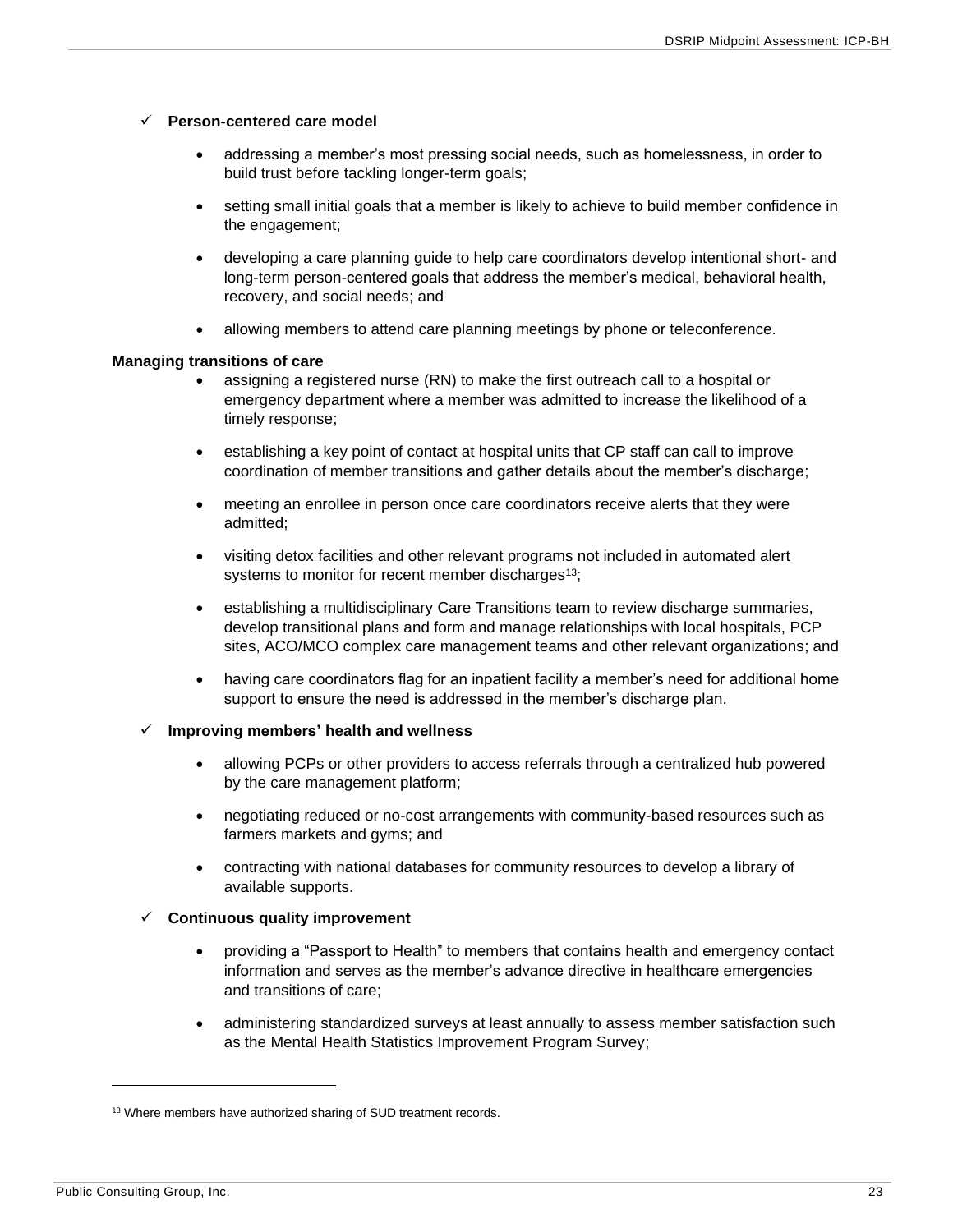- scheduling regular meetings to disseminate best practices related to key quality measures to all CP staff; and
- creating materials such as posters and checklists that define best practices and providing implementation guidance to staff.

### <span id="page-24-0"></span>**OVERALL FINDINGS AND RECOMMENDATIONS**

The IA finds that ICP-BH is On track or On track with limited recommendations across all five focus areas of progress under assessment at the midpoint of the DSRIP Demonstration. No recommendations are provided in the following focus areas:

- Organizational Structure and Engagement
- Workforce Development

The IA encourages ICP-BH to review its practices in the following aspects of the focus areas, for which the IA did not identify sufficient documentation to assess or confirm progress:

#### *Integration of Systems and Processes*

• dedicating staff resources for the timely, usually daily, review of ACO/MCO referral files to assist with outreach and engagement efforts.

#### *Health Information Technology and Exchange*

• implementing SFTP or other compliant and secure technology to set monitors and alerts for daily receipt of client files.

#### *Care Model*

• increasing standardization of processes for connecting members to social services where applicable.

ICP-BH should carefully self-assess the areas noted above, and consider the corresponding promising practices identified by the IA for each focus area. Any action taken in response to the recommendations must comply with contractual requirements and programmatic guidance.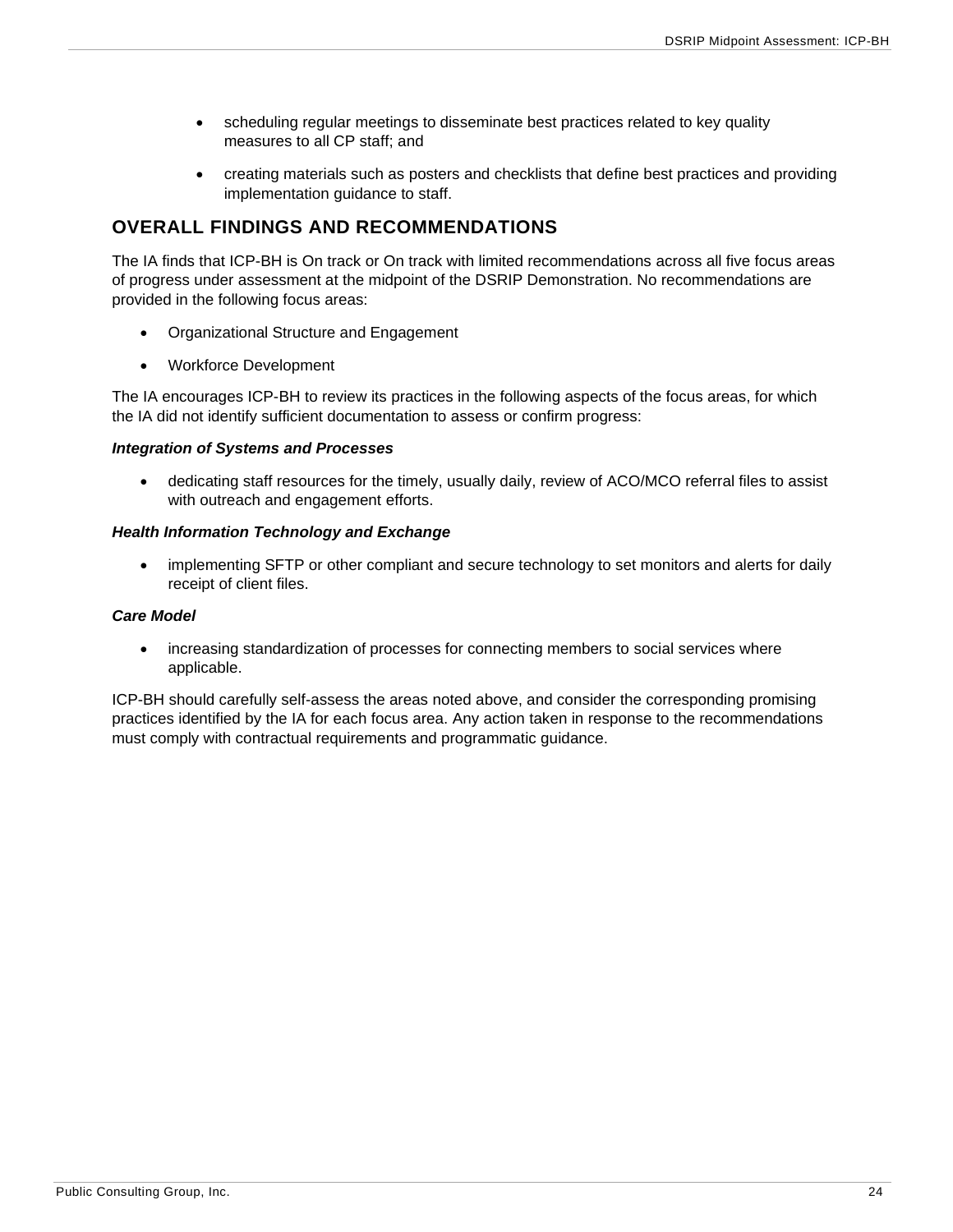## **APPENDIX I: MASSHEALTH DSRIP LOGIC MODEL**

#### **DSRIP Implementation Logic Model**

<span id="page-25-0"></span>

B. OUTPUTS (Delivery System Changes at the Organization and State Level) ACO, MCO, & CP/CSA ACTIONS SUPPORTING DELIVERY SYSTEM CHANGE INITIAL PLANNING AND ONGOING IMPLEMENTATIONS ¥. ACO UNIQUE ACTIONS 1. ACOs established with specific governance, scope, scale, & leadership W. 2. ACOs engage providers (primary care and specialty) in delivery system change through financial (e.g. shared savings) and non-financial levers (e.g. data reports) 8. ACDs recruit, train, and/or re-train administrative and provider staff by leveraging SWIs and other supports, education includes better understanding and utilization of BH and LTSS services ×. 4. ACOs develop HIT/HIE infrastructure and interpoerability to support population health management le z. reporting, data analytics) and data exchange within and outside the ACO (e.g., CPs/CSAs; BH, LTSS, and specially providers; social service delivery entities). 5. ACOs develop capabilities and strategies for non-CP-related population health management approaches, which includes risk stratification, needs screenings and assessments, and addressing the identified needs in the copulation via range of programs (e.g., disease management programs for chronic conditions, specific programs for co-occurring MH/SUD conditions) 6. 6. ACOs develop systems and structures to coordinate services across the care continuum (i.e. medical, BH, LTSS, and social services), that align (i.e. are complementary) with services provided by other 7. ACOs develop structures and processes for integration of health-related social needs into their PHM R. 8. ACOs develop strategies to reduce total cost of care (TCOC) (e.g. utilization management, referral management, non-CP complex care management programs, administrative cost reduction)  $\alpha$ 9. MCDs in Partnership Plans(Model A's) increasingly transition care management responsibilities to CP/CSA UNIQUE ACTIONS 10.CPs established with specific governance, scope, scale. & leadership 11.CPs engage constituent entities in delivery system change through financial and non-financial levers 12 CPs/CSAs recruit train, and/or re-train staff by leveraging SWIs and other supports 13 CPs/CSAs develop HIT/HIE infrastructure and interoperability to support provision of care coordination supports (e.g. reporting, data analytics) and data exchange within the CP (e.g. ACOs, MCDs; BH, LTSS, and specially providers; social service delivery entities) 34. 14 CPs/CSAs develop systems and structures to coordinate services across the care continuum (i.e. medical, BH, LTSS, and social services), that align (i.e. are complementary) with services provided by

#### ACO, MCO, & CP/CSA COMMON ACTIONS

- 15.4COs, MCOs, & CPs/CSAs establish structures and processes to promote improved administrative coordination between organizations (e.g. enrollee assignment, engagement and outreach)
- 16.ACOs, MCOs, & CPs/CSAs establish structures and processes to promote improved clinical integration acrossorganizations (e.g. administration of care management/coordination,
- 17 ACOs, MCOs, & CPs/CSAs establish structures and processes for joint management of performance and quality, and conflict resolution

#### STATEWIDE INVESTMENTS ACTIONS

- 18 State develops and implements SWI initiatives aimed to increase amount and preparedness of community-based workforce available for ACOs & CPs/CSAs to hire and retain (e.g. expand residency and frontline extended workforce training programs)
- 19 ACOs & CPs/CSAs leverage OSR(P technical assistance program to identify and implement best
- 20 Entities leverage State financial support to prepare to enter APM arrangements
- 21 State develops and implements SWI initiatives to reduce Emergency Department boarding, and to improve accessibility for members with disabilities and for whom English isnot a primary language.

C. IMPROVED CARE PROCESSES (at the Member and Provider Level) AND WORKFORCE CAPACITY

#### IMPROVED IDENTIFICATION OF MEMBER NEED.

- Members are identified through risk stratification for
- participation in Population Health Management (PHM) programs Improved identification of individual members' unmet needs.
- (including SDH, BH, and LTSS needs)

#### **IMPROVED ACCESS**

- Improved access to with physical care services (including pharmacy) for members:
- Improved access to with BH services for members
- improved access to with LT55 ii.e. both ACO/MCO-Covered and Non-Covered services) for members

#### IMPROVED ENGAGEMENT

- Care management is closer to the member (e.g. care managers
- employed by ar embedded at the ACO)
- Members meaningfullyparticipate in PHM programs.

#### IMPROVED COMPLETION OF CARE PROCESSES

- Improved physical health processes (e.g., measures for wellness & erappention, chennic disagreementamenti for mambers.
- Improved SH care processes for members.
- 10. Improved LT35 care processes for members
- 11. Members experience improved core transitions resulting from PHM programs
- 12. Provider staff experience delivery system improvements related to care processes

#### IMPROVED CARE INTEGRATION

- 13. Improved integration across physical care, 6H and LTSS providers. for members.
- improved management of social needs through flexible services and/or other interventions for members
- 15. Provider staff experience delivery system improvements related to care integration (including between staff at ACOs and CPs)

#### IMPROVED TOTAL COST OF CARE MANAGEMENT LEADING **INDICATORS**

16. More effective and efficient utilization indicating that the right care is being provided in the right setting at the right time (e.g. shifting from inpatient utilization to outpatient/community based LTSS: shifting more utilization to less-expensive community hospitals; restructuring of delivery system, such as through conversion of medical/surgical beds to psychiatric beds, or reduction in inpatient capacity and increase in outpatient canacityl

#### IMPROVED STATE WORKFORCE CAPACITY

- 17. Increased preparedness of community-based workforce available
- 18. Increased community-based workforce capacity though more providers recruited, or through more existing workforce retrained
- 19. Improved retention of community-based providers

#### **D. IMPROVED PATIENT OUTCOMES AND MODERATED COST TRENDS**

IMPROVED MEMBER **CIETYCOMPS** 1. Improved mambar

- nutcomes 2. Improved member
- experience

MODERATED COST **TRENDS** R. Mosteraturi Medicaid cost trends for ACO-

enrolled population

PROGRAM **SUSTAINABILITY** 

4. Demonstrated sustainability of ACO models 5. Demonstrated

- sustainability of CP model, including
- Enhanced LTSS
- model 6. Demonstrated
- custainability of
- flexible services
- model 7 increased
- acceptance of value-
- based payment
- arrangements among MassHealth
- MCOs, ACOs, CPs.
- and providers. including specialists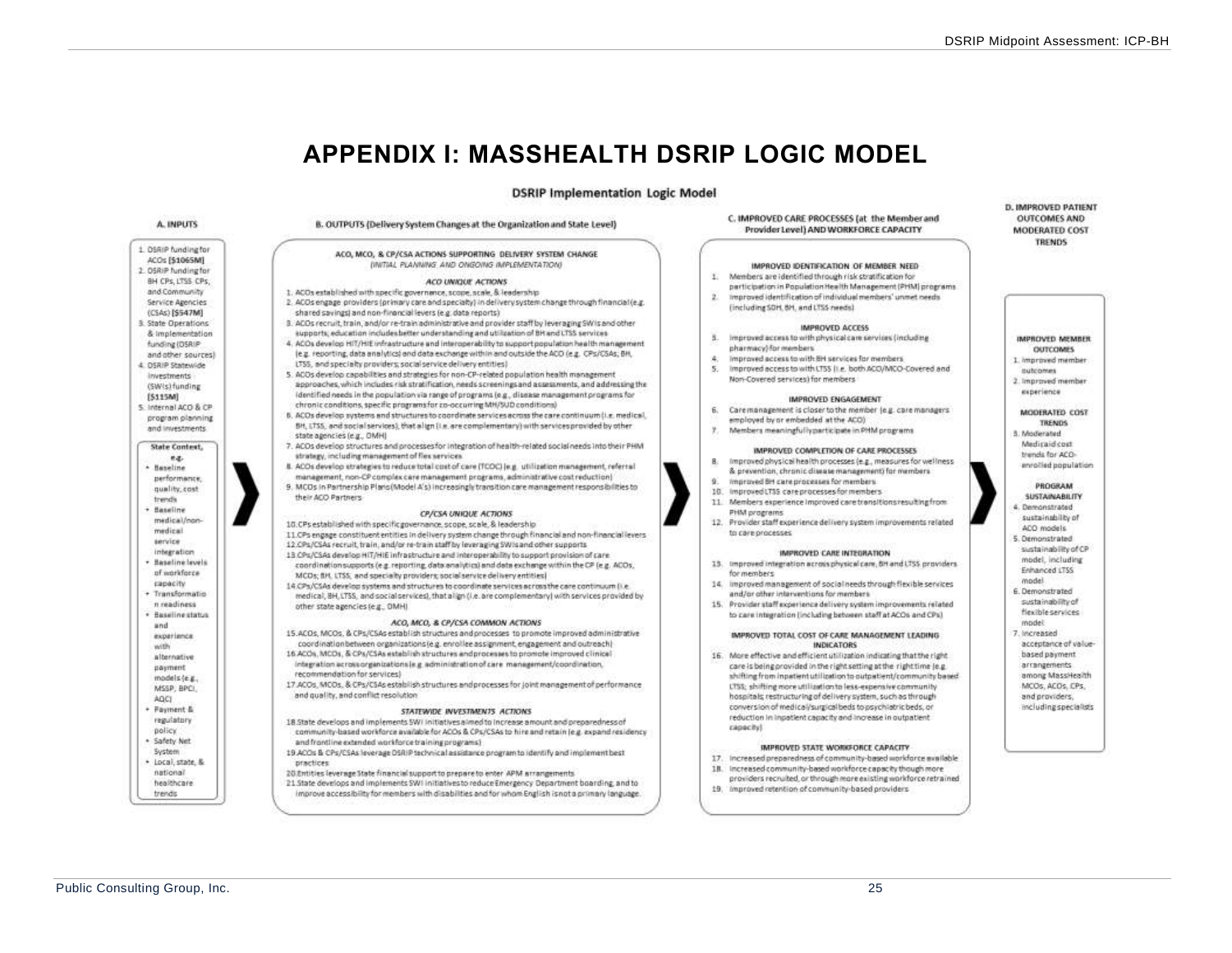## **APPENDIX II: METHODOLOGY**

<span id="page-26-0"></span>The Independent Assessor (IA) used participation plans, annual and semi-annual reports, and key informant interviews (KIIs) to assess progress of Community Partners (CPs) towards the goals of DSRIP during the time period covered by the MPA, July 1, 2017 through December 31, 2019. Note that the CP program was implemented July 18, 2018.

Progress was defined by the CP actions listed in the detailed MassHealth DSRIP Logic Model (Appendix I), organized into a framework of six focus areas which are outlined below. This model was developed by MassHealth and the Independent Evaluator<sup>14</sup> (IE) to tie together the implementation steps and the shortand long-term outcomes and goals of the program. It was summarized into a high-level logic model which is described in the CMS approved Massachusetts 1115 MassHealth Demonstration Evaluation Design document [\(https://www.mass.gov/doc/ma-independent-evaluation-design-1-31-19-0/download\)](https://www.mass.gov/doc/ma-independent-evaluation-design-1-31-19-0/download).

The question addressed by this assessment is:

*To what extent has the CP taken organizational level actions, across five areas of focus, to transform care delivery under an accountable and integrated care model?*

### <span id="page-26-1"></span>**DATA SOURCES**

The MPA drew on multiple data sources to assess organizational performance in each focus area, including both historical data contained in the documents that CPs were required to submit to MassHealth, and newly collected data gathered by the IA and/or IE. The IA performed a desk review of documents that CPs were required to submit to MassHealth, including participation plans, annual and semi-annual reports. The IE developed a protocol for CP Administrator KIIs, which were conducted jointly by the IA and the IE.

List of MPA data sources:

Documents submitted by CPs to MassHealth covering the reporting period of July 1, 2017 through December 31, 2019:

- Full Participation Plans
- Semi-annual and Annual Progress Reports
- Budgets and Budget Narratives

Newly Collected Data

• CP Administrator KIIs

#### <span id="page-26-2"></span>**FOCUS AREA FRAMEWORK**

The CP MPA assessment findings cover five "focus areas" or aspects of health system transformation. These were derived from the DSRIP logic model, by grouping organizational level actions referenced in the logic model into the following domains:

- 1. Organizational Structure and Engagement
- 2. Integration of Systems and Processes

<sup>&</sup>lt;sup>14</sup> The Independent Evaluator (IE) – a distinct role separate from the Independent Assessor - is responsible for evaluating the outcomes of the Demonstration.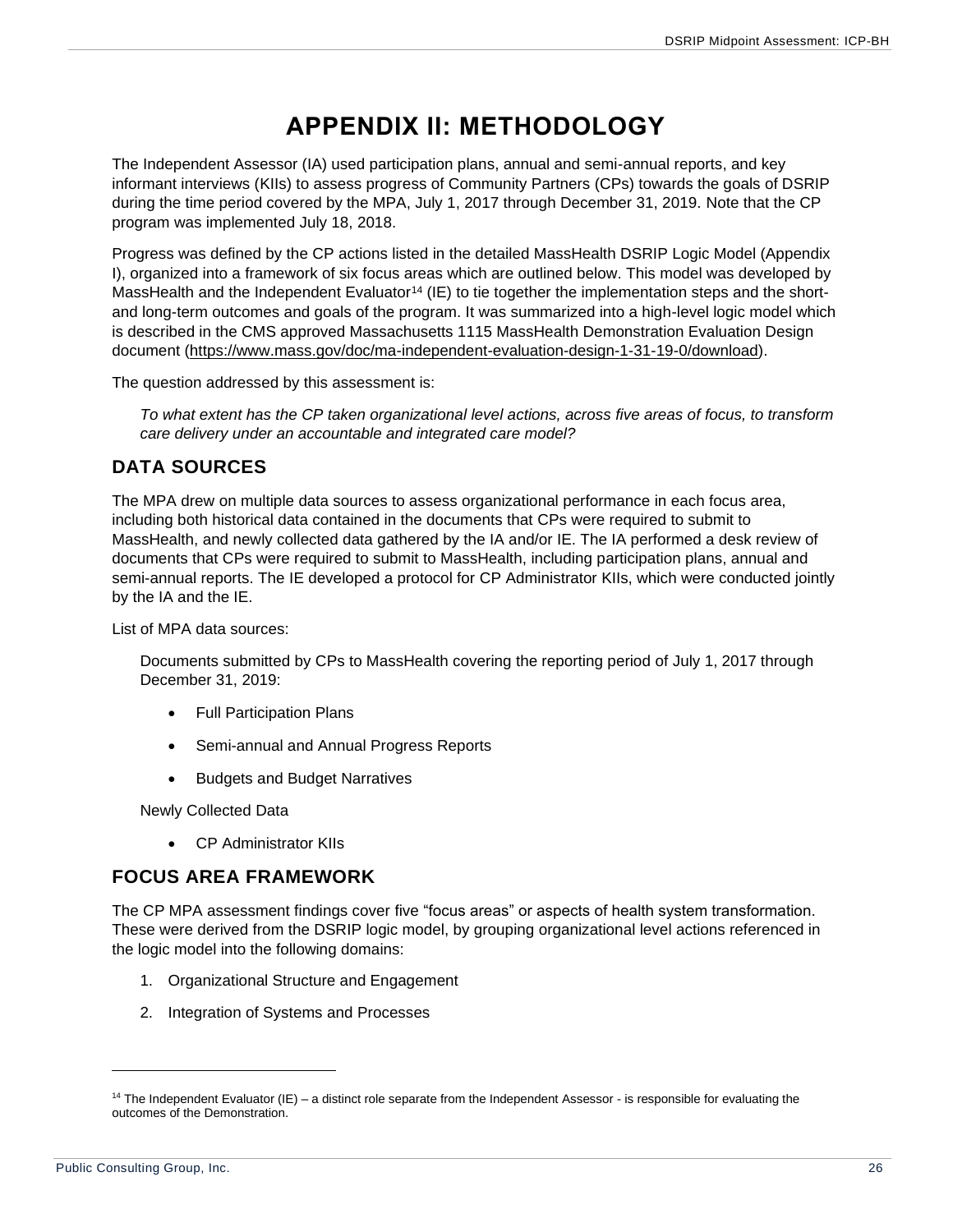- 3. Workforce Development
- 4. Health Information Technology and Exchange
- 5. Care Model

Table 1 shows the CP actions that correspond to each focus area. This framework was used to assess each CP's progress. A rating of On track indicates that the CP has made appropriate progress in accomplishing each of the actions for the focus area. Where gaps in progress were identified, the CP was rated "On track with limited recommendations" or, in the case of more substantial gaps, "Opportunity for improvement."

#### Table 1. Framework for Organizational Assessment of CPs

| <b>Focus Area</b>                                                     | <b>CP Actions</b>                                                                                                                                                                                                                                                                                                                                                                                                                                                                                                         |
|-----------------------------------------------------------------------|---------------------------------------------------------------------------------------------------------------------------------------------------------------------------------------------------------------------------------------------------------------------------------------------------------------------------------------------------------------------------------------------------------------------------------------------------------------------------------------------------------------------------|
| <b>Organizational</b><br><b>Structure and</b><br><b>Governance</b>    | CPs established with specific governance, scope, scale, & leadership<br>CPs engage constituent entities in delivery system change                                                                                                                                                                                                                                                                                                                                                                                         |
| <b>Integration of</b><br><b>Systems and</b><br><b>Processes</b>       | CPs establish structures and processes to promote improved<br>٠<br>administrative coordination between organizations (e.g. enrollee<br>assignment, engagement, and outreach)<br>CPs establish structures and processes to promote improved clinical<br>$\bullet$<br>integration across organizations (e.g. administration of care<br>management/coordination, recommendation for services)<br>CPs establish structures and processes for joint management of<br>$\bullet$<br>performance and quality, and problem solving |
| <b>Workforce</b><br><b>Development</b>                                | CPs recruit, train, and/or re-train staff by leveraging Statewide Investments<br>$\bullet$<br>(SWIs) and other supports                                                                                                                                                                                                                                                                                                                                                                                                   |
| <b>Health Information</b><br><b>Technology and</b><br><b>Exchange</b> | CPs develop health information technology and exchange (HIT/HIE)<br>$\bullet$<br>infrastructure and interoperability to support provision of care coordination<br>supports (e.g. reporting, data analytics) and data exchange within the CP,<br>and externally (e.g. Accountable Care Organizations (ACOs), Managed<br>Care Organizations (MCOs); behavioral health (BH), long term services<br>and supports (LTSS), and specialty providers; social service delivery<br>entities)                                        |
| <b>Care Model</b>                                                     | CPs develop systems and structures to coordinate services across the<br>$\bullet$<br>care continuum (i.e. medical, BH, LTSS, and social services), that align<br>(i.e. are complementary) with services provided by other state agencies<br>(e.g., Department of Mental Health (DMH))                                                                                                                                                                                                                                     |

### <span id="page-27-0"></span>**ANALYTIC APPROACH**

The CP actions are broad enough to be accomplished in a variety of ways by different CPs, and the scope of the IA is to assess progress, not to prescribe the best approach for an CP. Moreover, no preestablished benchmark is available to determine what represents adequate progress at the midpoint. The need for a realistic threshold of expected progress led the IA to use a semi-empirical approach to define the state that should be considered On track. Guided by the focus areas, the IA performed a preliminary review of Full Participation Plans, which identified a broad range of activities and capabilities that fell within the logic model actions. This provided specific operational examples of how CPs can accomplish the logic model actions for each focus area. Once an inclusive list of specific items was compiled, the IA considered the prevalence of each item, and relevance to the focus area. A descriptive definition of On track performance for each focus area was developed from the items that had been adopted by a plurality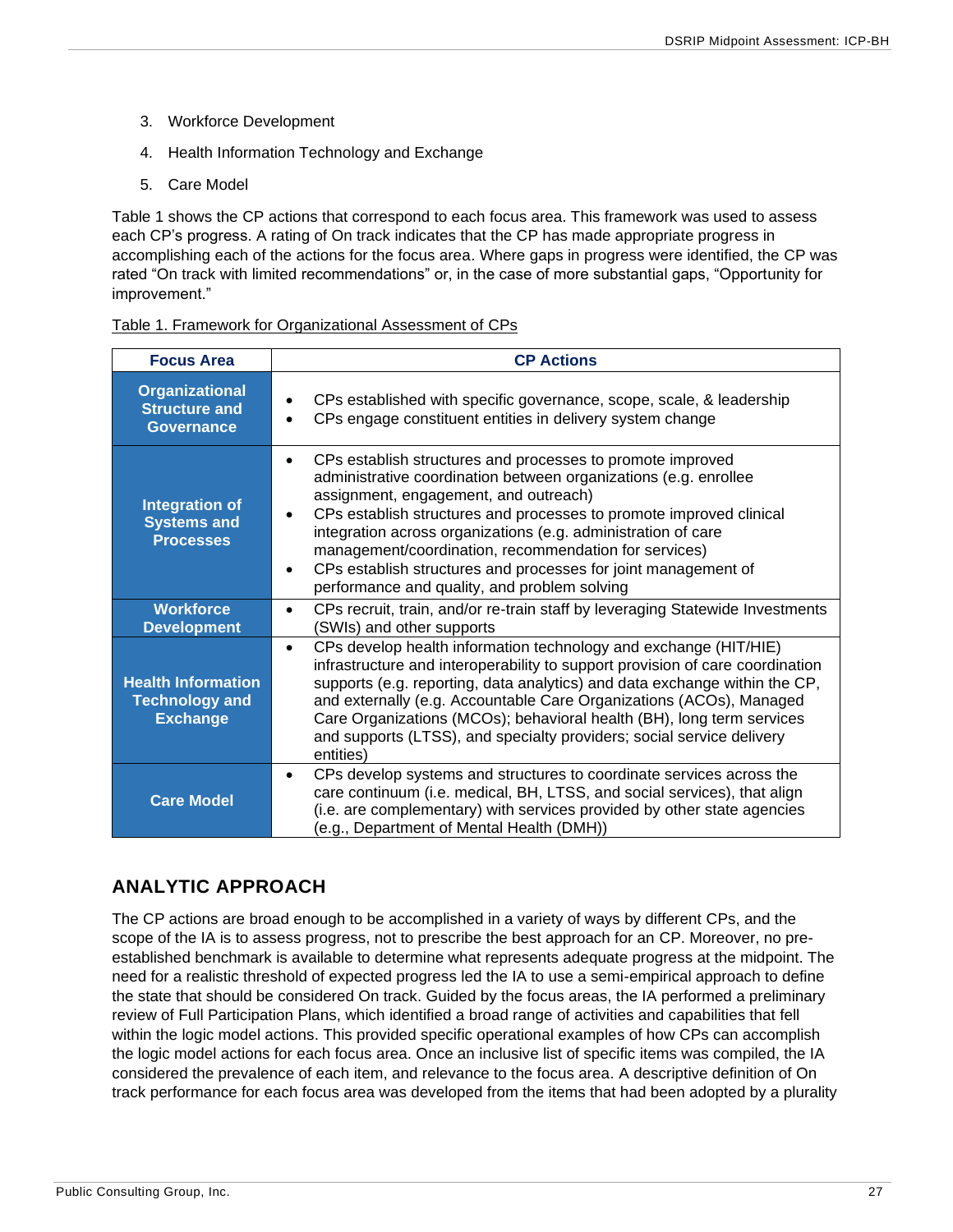of CPs. Items that had been accomplished by only a small number of CPs were considered to be emerging practices and were not included in the expectations for On track performance. This calibrated the threshold for expected progress to the actual performance of the cohort as a whole.

Qualitative coding of documents to focus areas, and analysis of survey results relevant to each focus area, were used to assess whether and how each CP had accomplished the actions for each focus area. The assessment was holistic, and as such did not require that CPs meet every item on a list. A finding of On track was made where the available evidence demonstrated that the entity had accomplished all or nearly all of the expected items, and there are no recommendations for improvement. Where evidence was lacking in the results of desk review and survey, keyword searches of KII interview transcripts were used to seek additional information. Prior to finalizing the findings for an entity, the multiple reviewers convened to confirm that thresholds were applied consistently, and that the reasoning was clearly articulated and documented.

A rating of On track indicates that the CP has made appropriate progress in accomplishing the indicators for the focus area. Where gaps in progress were identified, the entity was rated On track with limited recommendations or, in the case of more substantial gaps, Opportunity for improvement.

## <span id="page-28-0"></span>**DATA COLLECTION**

### <span id="page-28-1"></span>*Key Informant Interviews*

Key Informant Interviews (KII) of CP Administrators were conducted in order to understand the degree to which participating entities are adopting core CP competencies, the barriers to transformation, and the organization's experience with state support for transformation.<sup>15</sup> Keyword searches of the KII transcripts were used to fill gaps identified through the desk review process.

<sup>&</sup>lt;sup>15</sup> KII were developed by the IE and conducted jointly by the IE and the IA. The IA utilized the KII transcripts as a secondary data source; the IA did not perform a full qualitative analysis of the KII.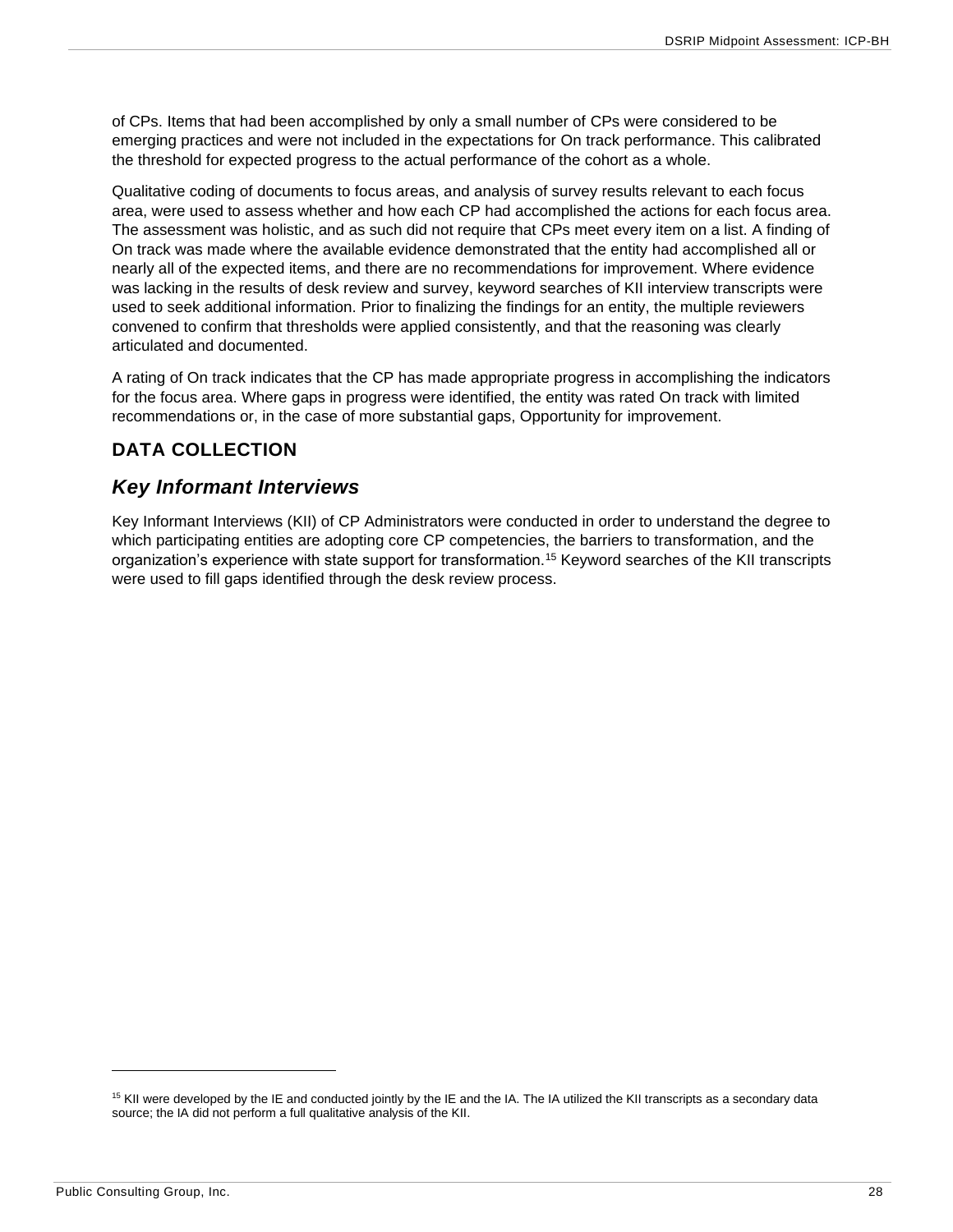## **APPENDIX III: ACRONYM GLOSSARY**

<span id="page-29-0"></span>

| <b>ACPP</b>    | Accountable Care Partnership Plan                       |
|----------------|---------------------------------------------------------|
| <b>CP</b>      | Accountable Care Organization                           |
| <b>ADT</b>     | Admission, Discharge, Transfer                          |
| AP             | <b>Affiliated Partner</b>                               |
| <b>APR</b>     | <b>Annual Progress Report</b>                           |
| <b>BHCP</b>    | <b>Behavioral Health Community Partner</b>              |
| CAB            | <b>Consumer Advisory Board</b>                          |
| <b>CCCM</b>    | Care Coordination & Care Management                     |
| <b>CCM</b>     | <b>Complex Care Management</b>                          |
| <b>CE</b>      | <b>Consortium Entity</b>                                |
| <b>CHA</b>     | <b>Community Health Advocate</b>                        |
| <b>CHEC</b>    | <b>Community Health Education Center</b>                |
| <b>CHW</b>     | <b>Community Health Worker</b>                          |
| <b>CMS</b>     | Centers for Medicare and Medicaid Services              |
| <b>CP</b>      | <b>Community Partner</b>                                |
| <b>CSA</b>     | <b>Community Service Agency</b>                         |
| <b>CWA</b>     | <b>Community Wellness Advocate</b>                      |
| <b>DMH</b>     | Department of Mental Health                             |
| <b>DSRIP</b>   | Delivery System Reform Incentive Payment                |
| <b>ED</b>      | <b>Emergency Department</b>                             |
| <b>EHR</b>     | <b>Electronic Health Record</b>                         |
| <b>ENS</b>     | <b>Event Notification Service</b>                       |
| <b>EOHHS</b>   | Executive Office of Health and Human Services           |
| <b>FPL</b>     | <b>Federal Poverty Level</b>                            |
| <b>FQHC</b>    | <b>Federally Qualified Health Center</b>                |
| <b>HIE</b>     | Health Information Exchange                             |
| <b>HIT</b>     | <b>Health Information Technology</b>                    |
| <b>HLHC</b>    | <b>Hospital-Licensed Health Centers</b>                 |
| <b>HRSN</b>    | <b>Health-Related Social Need</b>                       |
| <b>HSIMS</b>   | Health Systems and Integration Manager Survey           |
| IA             | <b>Independent Assessor</b>                             |
| IE             | Independent Evaluator                                   |
| <b>JOC</b>     | Joint Operating Committee                               |
| KII            | Key Informant Interview                                 |
| <b>LGBTQ</b>   | lesbian, gay, bisexual, transgender, queer, questioning |
| <b>LCSW</b>    | Licensed Independent Clinical Social Worker             |
| <b>LPN</b>     | <b>Licensed Practical Nurse</b>                         |
| <b>LTSS CP</b> | Long Term Services and Supports Community Partner       |
| <b>MAeHC</b>   | Massachusetts eHealth Collaborative                     |
| <b>MAT</b>     | <b>Medication for Addiction Treatment</b>               |
| <b>MCO</b>     | Managed Care Organization                               |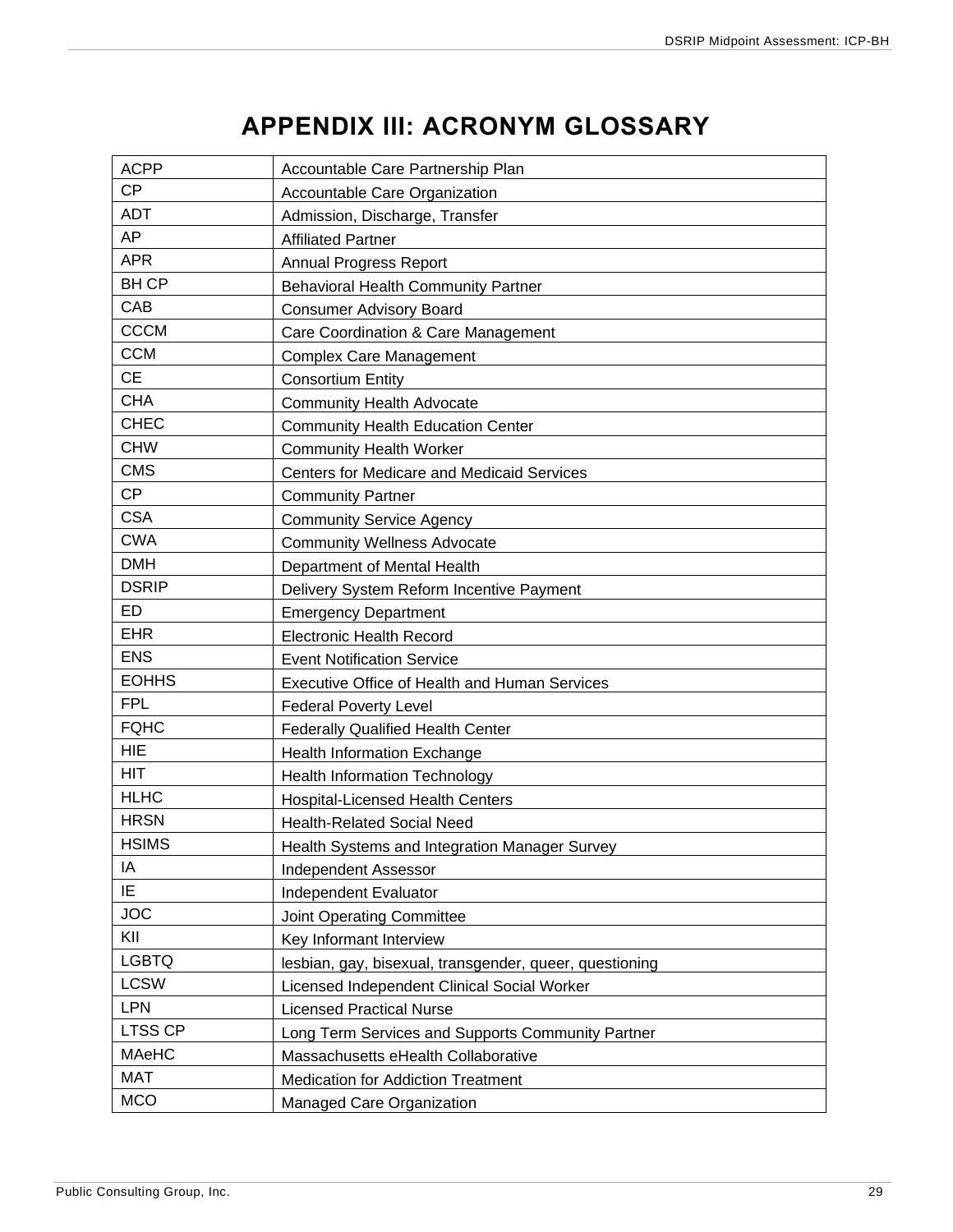| <b>MPA</b>  | <b>Midpoint Assessment</b>               |
|-------------|------------------------------------------|
| <b>NCQA</b> | National Committee for Quality Assurance |
| <b>OBAT</b> | <b>Office-Based Addiction Treatment</b>  |
| <b>PCP</b>  | <b>Primary Care Provider</b>             |
| <b>PFAC</b> | Patient and Family Advisory Committee    |
| <b>PHM</b>  | Population Health Management             |
| <b>PT-1</b> | MassHealth Transportation Program        |
| QI          | <b>Quality Improvement</b>               |
| QMC         | <b>Quality Management Committee</b>      |
| <b>RN</b>   | <b>Registered Nurse</b>                  |
| <b>SFTP</b> | Secure File Transfer Protocol            |
| SMI         | <b>Serious Mental Illness</b>            |
| <b>SUD</b>  | Substance Use Disorder                   |
| <b>SVP</b>  | Senior Vice President                    |
| SWI         | Statewide Investments                    |
| <b>TCOC</b> | <b>Total Cost of Care</b>                |
| <b>VNA</b>  | <b>Visiting Nurse Association</b>        |